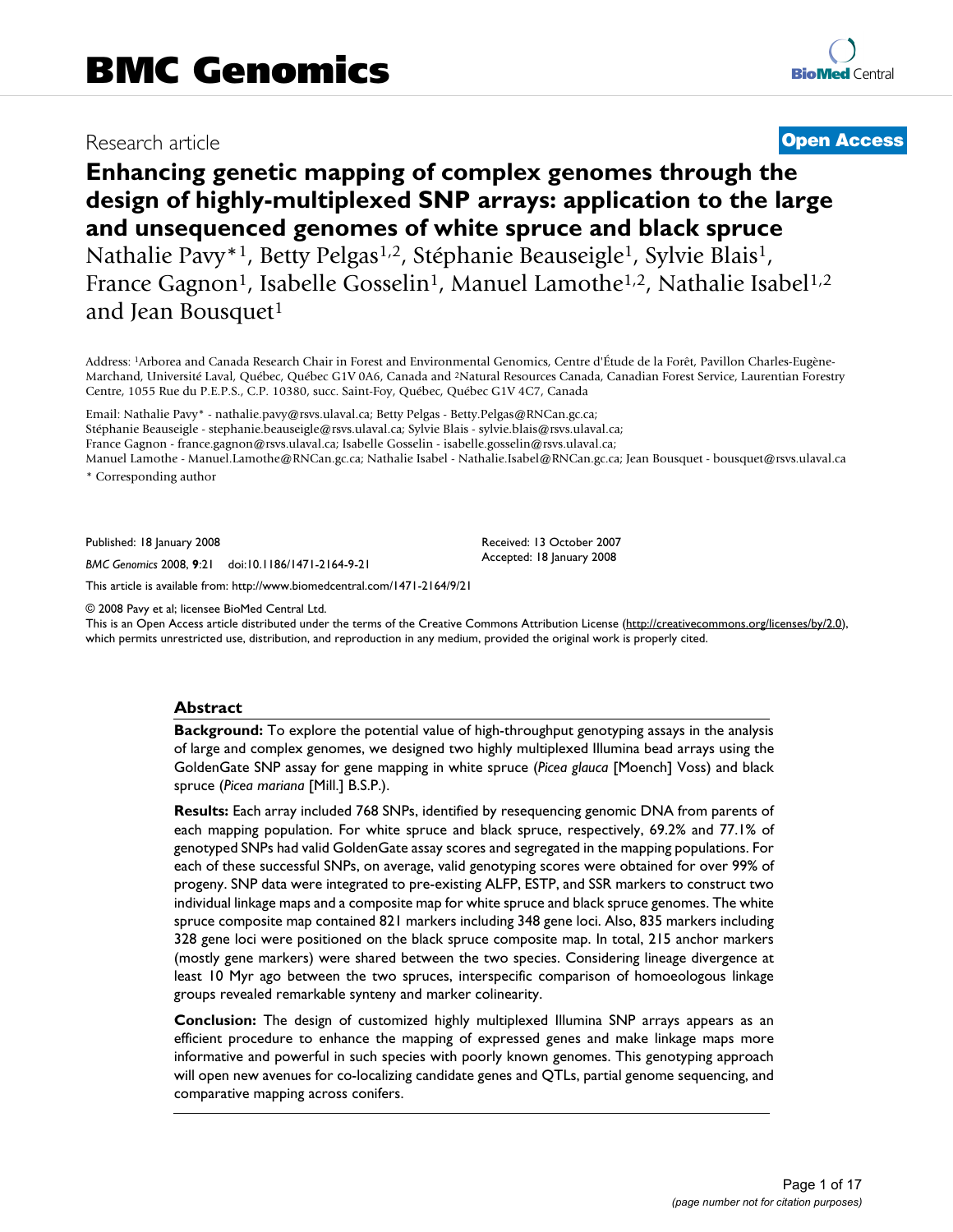# **Background**

Single nucleotide polymorphims (SNPs) have become a genomic commodity as they are becoming indispensable in various genome scans aimed at mapping genomes [1- 6], finding associations with complex traits [7-10], and population genomics [11,12]. They are distributed along the various regions of the genomes [13,14] and are frequent in coding regions of angiosperms [15,16] and conifers [17-19]. However, the efficiency of genome scans is not only dependant on a wide genomic distribution of SNPs. Indeed, it also relies on the ability to genotype large numbers of SNPs over large sets of individuals.

SNP genome scans in non model species usually involve two steps: the discovery of SNPs and genotyping. With no *a priori* knowledge of DNA polymorphisms, SNPs are usually discovered through various strategies of individual or pool DNA sequencing [20], or by using tilling techniques, a high-throughput strategy relying on the enzymatic cleavage of mismatches [21]. For a number of crop species, current resequencing efforts have led to the development of SNP databases and generate a wealth of SNPs usable in genome scans. In conifers, large-scale EST sequencing projects have been initiated [22-25], providing a starting point to develop SNP resources in pine [17] and spruce [18].

Several SNP genotyping array approaches have been developed with variable success. The accuracy of innovative SNP genotyping technologies has been assessed mostly through the development of assays suitable for analysing variations in the human genome. Broadly speaking, four reaction principles govern SNP genotyping assays: hybridization with allele-specific oligonucleotide probes, oligonucleotide ligation, single nucleotide primer extension, and enzymatic cleavage reviewed in [26-28]. Among these approaches, the GoldenGate assay developed by Illumina and relying on the bead array technology has demonstrated high performance with high levels of call rate, reproducibility, and overall success rate for the analysis of the human genome [29-31].

High-throughput SNP assays have recently been applied to plants. Large datasets of SNP-based markers are being developed in barley through the development of genotyping assays relying on Illumina's technologies [32], leading to the undertaking of an international SNP project [33]. The same genotyping approach has made it possible to map large datasets of SNPs even in complex and duplicated genomes such as soybean [34], and projects are underway in hexaploid wheat [35] and poplar [36].

In the present study, we are asking whether high-throughput SNP genotyping technologies developed for human population genomics applications, such as the Illumina

GoldenGate SNP assay, are applicable to large and essentially unsequenced genomes as seen in conifers. Conifer genomes reach very large sizes, around 10,000–40,000 Mb [37], consisting mostly of repetitive sequences [38]. For the two conifers considered herein, white spruce and black spruce, genome sizes are well in excess of  $10e10$  bp [39].

Moreover, the partial knowledge of the large and redundant genomes of conifers can be a limiting factor to design an efficient SNP genotyping assay. Indeed, sequences located upstream and downstream the SNP cannot be fully validated for locus specificity and the possible presence of repetitive elements [29,30]. The possible effect of such a drawback remains to be verified for most crop and tree species which genomes are essentially not sequenced. Based on EST sequence data available for white spruce [40], we have designed primers and resequenced genomic DNA for hundreds of genes in white spruce and black spruce. The high quality SNP datasets developed were used to select SNPs amenable to the GoldenGate genotyping assay and test the technology for these two species. Then, we integrated these SNP data into linkage maps of expressed genes and illustrated the possibility to rapidly improve the density of existing genetic maps for spruce species.

# **Methods**

*Plant material for genotyping assays and linkage mapping* Plant material consisted of one outbred  $F_1$  cross # C9612856 ( $\sqrt{280112} \times \sqrt{380109}$ ) for white spruce (*Picea glauca* [Moench] Voss) with 292 progeny derived from two parents selected for their high level of heterozygosity for ESTP anchor markers and for their intermediate performance for a number of traits such as somatic embryogenic capacity [41]. Plant material for black spruce (*Picea mariana* [Mill.] B.S.P.) was representative of the hybridizing species complex *Picea mariana × Picea rubens* (hereafter designated as black spruce) and consisted of 283 progeny derived from the backcross-like cross BC1 (#9920002:  $\lceil 211307-03 \rceil$   $\lceil 283 \times 10^{2425} \rceil \times 10^{2425}$ , as previously described [42]. Spruces all harbor  $2n = 2x = 24$  chromosomes, as for most Pinaceae [43,44]. The lineages leading to these two taxa are thought to have diverged at least 10 Myr ago [45].

### *Gene selection and PCR amplification*

For SNP discovery, we considered a collection of 16,500 unigenes derived from a white spruce EST database [40]. For each gene, coding regions were identified based on alignments with similar sequences from uniprot-swissprot protein databases. PCR primers for amplification and resequencing were designed using Primer3 [46]. Whenever possible, one of the primers was anchored outside of the coding regions in order to increase amplification spe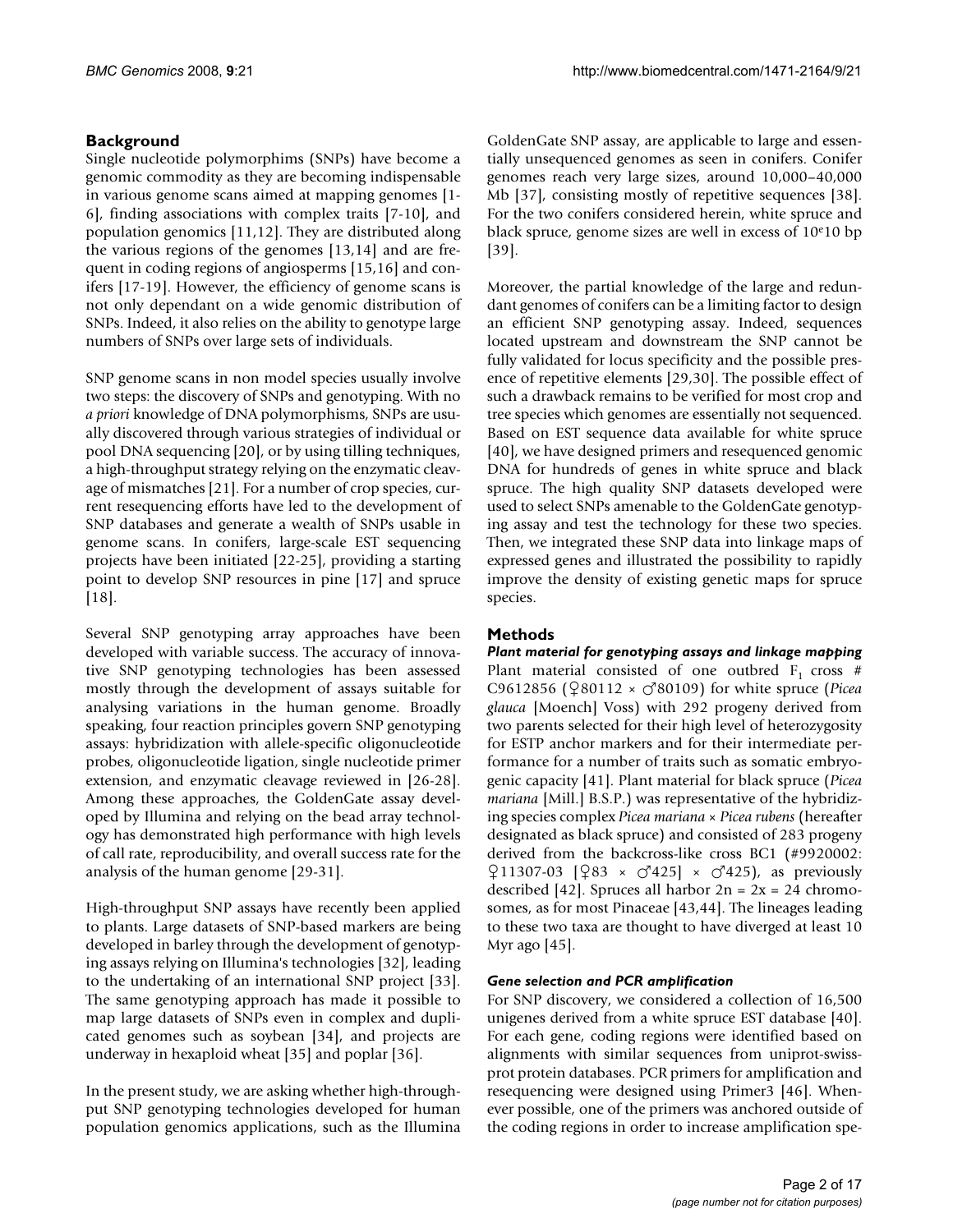cificity. The same primers were also used for SNP discovery in black spruce. The lists of unigene and primer sequences for the genes represented on the two Illumina SNP bead arrays for white spruce and black spruce are provided [see Additional file 1].

For each of white spruce and black spruce, DNA was isolated from the two parents of the mapping population and their progeny, as well as from haploid megagametophyte tissue using a DNeasy Plant Mini Kit (Qiagen, Mississauga, Ontario). About 5–20 ng of template DNA were used for PCR amplification. Reactions were done in 30 µl containing 20 mM Tris-HCl (pH 8.4), 50 mM KCl, 1.5– 2.5 mM  $MgCl<sub>2</sub>$ , 250 µM of each dNTP, 400 µM of both 5' and 3' primers and 1.0 unit of Platinum *Taq* DNA Polymerase (Invitrogen). Peltier Thermal Cycler (DNA Engine, DYAD™, MJResearch) was used with a initial denaturation of 4 minutes at 94°, followed by 35 cycles of 30 seconds at 94°, 30 seconds at annealing temperature optimized between 55 and 60° for each pair of primers, and 3 minutes at 72°, completed with an additional 10 minutes at 72°.

Each PCR fragment was sequenced with the amplification primers using BigDye Terminator v3.0 cycle sequencing ready reaction kit (Applied Biosystems, Foster City, California) and an automated ABI Prism® 3700 Genetic Sequencer (Applied Biosystems). Sequences were analysed and assembled with Seqmerge (Genetics Computer Group, Wisconsin Package Version 10.3, Accelrys, San Diego, California).

### *SNP discovery*

SNPs were detected for each of the two parents for each species from heterozygous positions indicated by doublepeak signatures in sequence chromatograms. For each SNP detected, haploid DNA sequences from individual megagametophyte tissue were used as a control for paralogy. Because of their haploid nature, any double peak signature in the sequence chromatogram from a megagametophyte would indicate a SNP resulting from polymorphism between gene loci, hence paralogous variation. Because these SNPs would result in fixed polymorphisms in the progeny, they were not considered for genotyping and mapping.

#### *SNP selection for bead array construction*

Gene regions were amplified by PCR and resequenced in order to identify in excess of 1,000 candidate SNPs for each of white spruce and black spruce. Out of them, 1,534 SNPs were used to construct two species-specific Illumina bead arrays of 768 SNPs using the GoldenGate assay (Illumina Inc., San Diego, California). For each species, when more than one SNP was available for a gene, SNPs were chosen so each SNP was specific to one parental genotype.

This scheme allowed to validate the SNP mapping approach, as SNPs of a same gene are expected to map at the same position on composite maps. In optimizing the choice of SNPs for a given gene in a given species, those with maximum GoldenGate assay functionality score were chosen. The functionality score is an *a priori* measure of SNP adequation to the GoldenGate assay and takes into account a number of parameters, including sequence conformation around the SNP, lack of repetitive elements in the surrounding sequence (200 bp upstream and downstream) and sequence redundancy against the available sequence database of the recipient species [29]. For white spruce, a small subset of 38 SNPs representative of 31 genes was drawn from *in silico* identification of SNPs in contigs resulting from the assembly of EST sequences [18]. All chosen *in silico* SNPs involved EST sequences from at least two different cDNA clones and had a probability of occurrence of 0.95 or more, according to the statistical assessment conducted with a bayesian method [18].

#### *SNP genotyping assay*

The Illumina bead array technology was used to carry out all genotyping reactions in accordance with the manufacturer's protocol for the SNP GoldenGate assay [29]. Highly multiplexed allele-specific extension reactions were conducted with two allele-specific primers per SNP for each of the two species-specific 768-SNP arrays using 250 ng of template DNA per sample (at a rate of 50 ng/ $\mu$ l) for each progeny in each species and for positive controls consisting of five replicates of each parent of the mapping populations also used to identify SNPs from resequencing. Negative controls were also added to each 96-well sample plate. Ligation was completed with a third locusspecific primer. This step was followed by PCR amplification on the extension-ligation product using primers labeled with either Cy3 or Cy5 dye to distinguish between alleles at each SNP. Products of the PCR reaction were hybridized onto a decoded Sentrix Array Matrix (SAM) (Illumina Inc., San Diego). Bundles of the SAM include beadtypes coated with oligonucleotides complementary to a primer address on the PCR product. Each beadtype is represented with an average redundancy of 30X on the array to optimize the accuracy of the final genotype signal. Following hybridization, the signal in each wavelength was determined using a bead array reader that converts images to intensity data. The intensity data for each SNP was normalized and assigned a cluster position (and resulting genotype) with the BeadStudio software (Illumina Inc.), and a quality score for each genotype was generated. A GenCall score cutoff of 0.25 was used to determine valid genotypes at each SNP and the SNPs retained had to get a minimum GenTrain score of 0.25 [47,30]. Gentrain scores measure the reliability of SNP detection based on the distribution of genotypic classes [30]. DNA reports, locus summaries, and final reports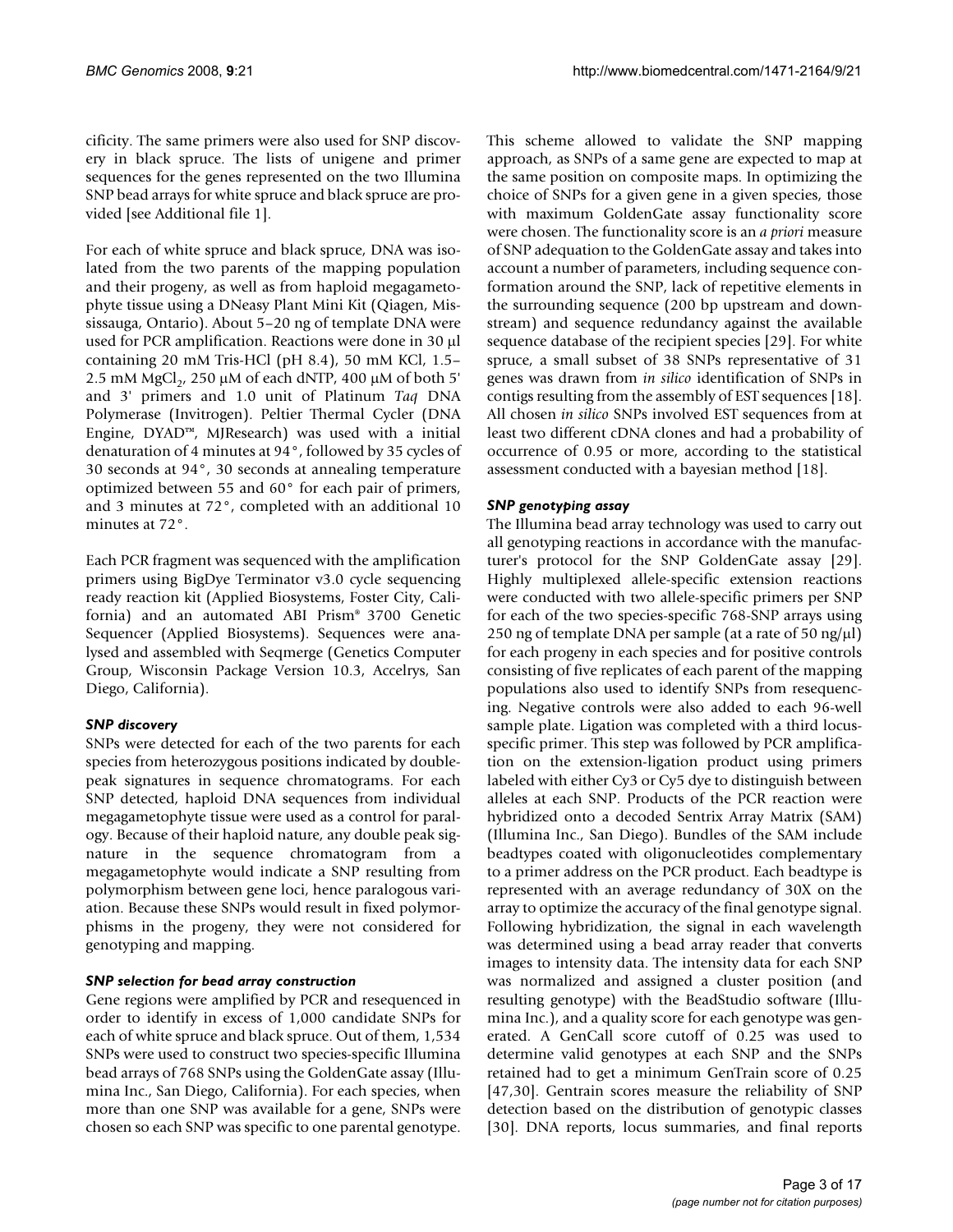were generated for downstream analysis using the BeadStudio software (Illumina Inc.).

#### *Estimation of linkage maps*

AFLP, RAPD, SSR, and ESTP marker data previously used for linkage mapping in the two species [20,41,42] were considered together with the new SNP data for constructing linkage maps. For each cross, locus segregation was tested for goodness-of-fit to expected Mendelian segregation ratios using chi-square tests ( $P \le 0.01$  with Bonferonni correction). Distorted loci were excluded from further analyses. Linkage analyses were conducted with the male and female datasets independently to obtain two individual linkage maps for each species. Each SNP was considered as an independent marker. Then, a composite linkage map was assembled from the two parental maps for each species, where SNPs from the same gene were considered simultaneously as a single haplotype. Individual and composite linkage maps were estimated using procedures described by Pelgas et al. [42]. Both crosses were analysed using the "two-way pseudo-testcross" mapping approach [48]. All linkage analyses and map estimations were performed with JoinMap 3.0 [49,50]. In addition, markers were ordered with the Monte Carlo maximum likelihood mapping algorithm implemented in JoinMap 4.0 and using standard parameters [51]. With both versions of JoinMap, the parameter CP (cross-pollination) was used with a maximal threshold value of 5 for the jump, a ripple value of 1, and Kosambi's mapping function [52]. For marker grouping and linked loci ordering, a LOD score of 6.0 to 9.0 and a minimum recombination fraction ( $\theta$ ) of 0.30 were used. The expected genome map length *Ge* was estimated under the assumption of random marker distribution according to the formula of [53]. An estimate of genome map coverage *Ce* was obtained according to the formula of [54] for the same LOD value (4.0, used for individual linkage maps) as for previous coverage estimates [41,42].

### *Distribution of markers on linkage groups*

For each species, randomness of gene locus distribution within and among linkage groups, heterogeneity of marker distribution (G-tests) among linkage groups, and marker dispersion were analysed from the composite map as previously described [46]. Analyses were conducted by considering 1) all marker types and 2) only gene markers (SNPs and ESTPs). For AFLP markers only, previously published analyses of randomness of distribution showed no aggregated pattern of distribution [46,41]. As no additional AFLP markers were added in the present study, no distribution test was conducted with this type of marker alone.

#### *Validation of marker orthology between species*

The homoeology of linkage groups between white spruce and black spruce was determined according to the same criterion as described by Pelgas et al. [41]. The recognition of orthologous from paralogous loci was also carried out according to Pelgas et al. [41]. To validate exceptions to linkage group synteny, resequencing from haploid megagametophyte tissue was performed for presumed orthologous markers positioned on non-homoeologous linkage groups. Any sequence polymorphism detected in the chromatogram of the haploid DNA sequence was considered as evidence for paralogy. Changes in synteny were validated on a second mapping population available for each species whenever necessary.

### **Results**

### *Construction of SNP-arrays*

A total of 487 expressed sequences were amplified and resequenced in white spruce parents, of which 394 were found with at least one orthologous SNP (Table 1). Primers designed for amplification and resequencing of expressed genes in white spruce could be transferred to black spruce at a rate of 90.1%, which is in line with results obtained previously for a more limited set of genes [55]. The transfer procedure resulted in the amplification and sequencing of 462 genes in black spruce parents, of which 355 contained at least one orthologous SNP (Table

**Table 1: Sequence production for the SNP discovery step. Sequence production for the SNP discovery step for each of white spruce and black spruce.**

| Production parameter                                                | White spruce | <b>Black spruce</b> | In common between<br>the two species |
|---------------------------------------------------------------------|--------------|---------------------|--------------------------------------|
| Number of genes successfully amplified and resequenced              | 487          | 462                 | 457                                  |
| Number of genes with orthologous SNPs                               | 394          | 355                 | 279                                  |
| Total number of orthologous SNPs                                    | 1102         | 959                 | 45                                   |
| Number of genes on species-specific SNP array                       | 425          | 348                 | 273                                  |
| Number of resequenced SNPs on species-specific SNP array            | 730          | 768                 | 14                                   |
| Number of in silico SNPs <sup>1</sup> on species-specific SNP array | 38           | $\blacksquare$      |                                      |

<sup>1</sup> in silico SNPs were detected in aligned ESTs derived from white spruce cDNA libraries. The resource is described in Pavy et al. [48]. For black spruce, all assayed SNPs were obtained after resequencing from genomic DNA.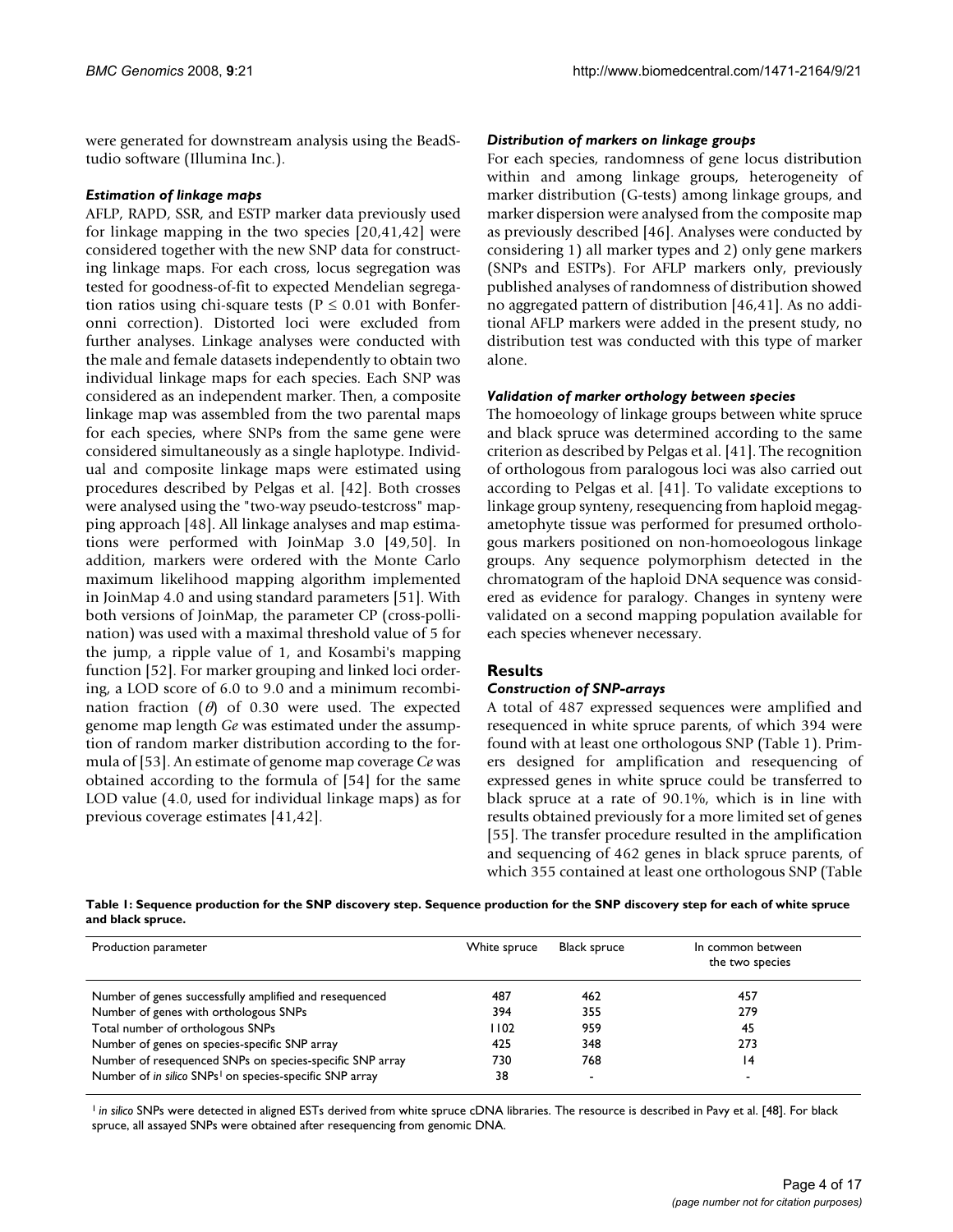1). For the 279 genes simultaneously amplified, resequenced, and found with at least one SNP in each of white spruce and black spruce, only 4.7% of the observed SNPs were shared between the two species (Table 1). This fraction is based on gene resequencing from two parents in each species. Accordingly, two Illumina bead arrays of 768 SNPs for the GoldenGate assay were constructed, one for each species. The array built for white spruce contained SNPs representative of 425 genes and that for black spruce contained SNPs for 348 genes. The Additional file 1 (Table S1) provides primer sequences used for PCR amplification, unigene identifiers, and links with the Forest-TreeDB database hosting the unigene sequences and their annotations [56]. A total of 273 genes were represented simultaneously on both arrays [Additional file 1]. All in all, the white spruce SNP-array resulted in 232,000 SNP calls and the black spruce SNP-array in 225,000 SNP calls.

#### *Reproducibility of the SNP assay and effect of template concentration*

The reproducibility of the assay was evaluated using five replicates for each of the mapping parents also used to identify SNPs from resequencing. When estimated over all valid SNPs (thus excluding failed SNPs, see below), on average, 99.4% of the SNP calls were concordant with expectations when using the recommended amount of DNA template (50 ng/ $\mu$ l in 5  $\mu$ l). The rate of concordant SNP calls was lower when testing with less template DNA (97.8% for 17 ng/ $\mu$ l, 94.3% for 10 ng/ $\mu$ l, and 81.2% for 4 ng/ $\mu$ l, all assays in 5  $\mu$ l sample volume).

#### *Overall success rate of the SNP bead arrays*

GenTrain scores correspond to the reliability of SNP detection based on the distribution of genotypic classes.

Thus, it is a measure of reliability based on the total array of calls for a given SNP. According to Illumina, for a SNP to be retained, a minimum GenTrain score of 0.25 is advisable [30,47,57]. In the present study, a SNP had to get a minimum GenTrain score of 0.25 and had to be segregating in the related mapping population to be declared successful. In white spruce, 81.6% of SNPs identified by resequencing had GenTrain score of 0.25 or more (Table 2), which is in the range of that obtained for human SNPs identified from resequencing for polymorphism discovery [29]. In black spruce, the corresponding percentage was 82.0%. Contrary to expectations, a number of these SNPs were monomorphic in the mapping populations (Table 2). It is likely that one of the two allele-specific primers in the GoldenGate assay defaulted for these SNPs. When discarding these monomorphic SNPs, the overall rate of success for the genotyping of resequenced SNPs was 69.2% in white spruce and 77.1% in black spruce (Table 2). The genotyping success rate on the basis of the number of genes assayed was higher (respectively 77.6% and 89.4% for each of white spruce and black spruce, Table 2) because of redundancy of SNP sampling for some genes.

For white spruce, a number of *in silico* SNPs identified from redundancy in EST contigs [18] were also included on the SNP array, and 81.6% of them had GenTrain score of 0.25 or more (Table 2), which is comparable to the percentage obtained for resequenced SNPs. The overall success rate taking into account segregation in the mapping population was lower at 28.9%, because monomorphism for *in silico* SNPs was much more frequent than that for resequenced SNPs. Individuals previously used for EST sequencing and *in silico* identification of SNPs did not include the parents of the present white spruce mapping

**Table 2: Success rate. Success rate obtained over 768 SNPs assayed for each of white spruce and black spruce using the GoldenGate SNP assay. Numbers in parentheses are the percentages obtained by using as a reference the total of 768 SNPs assayed per species or the total number of genes assayed.**

|                     |                             |            | On a SNP basis                                                                                                                                        | On a gene basis |                                                                                                 |                            |                                   |
|---------------------|-----------------------------|------------|-------------------------------------------------------------------------------------------------------------------------------------------------------|-----------------|-------------------------------------------------------------------------------------------------|----------------------------|-----------------------------------|
|                     | Number of<br>SNPs assayed   |            | Number of SNPs<br>Number of<br>with GenTrain<br>segregating SNPs<br>score $\geq$ 0.25 <sup>2</sup><br>with GenTrain<br>score $\geq$ 0.25 <sup>2</sup> |                 | Number of<br>monomorphic<br>SNP <sub>s</sub> with<br>GenTrain score $\geq$<br>0.25 <sup>2</sup> | Number of<br>genes assayed | Number of<br>segregating<br>genes |
| White spruce        |                             |            |                                                                                                                                                       |                 |                                                                                                 |                            |                                   |
|                     | Resequenced<br><b>SNPs</b>  | 730 (95%)  | 596 (81.6%)                                                                                                                                           | 505 (69.2%)     | 62 (8.5%)                                                                                       |                            |                                   |
|                     | in silico SNPs <sup>1</sup> | 38 (5%)    | 31(81.6%)                                                                                                                                             | 11(28.9%)       | 25 (65.8%)                                                                                      |                            |                                   |
|                     | Total                       | 768 (100%) | 603 (78.5%)                                                                                                                                           | 516 (67.2%)     | 87 (11.3%)                                                                                      | 425                        | 330 (77.6%)                       |
| <b>Black spruce</b> |                             |            |                                                                                                                                                       |                 |                                                                                                 |                            |                                   |
|                     | Resequenced<br><b>SNPs</b>  | 768 (100%) | 630 (82.0%)                                                                                                                                           | 592 (77.1%)     | 31 (4.0%)                                                                                       | 348                        | 311 (89.4%)                       |

<sup>1</sup> in silico SNPs were detected in aligned EST derived from white spruce cDNA libraries. The resource is described in Pavy et al. [18]. For black spruce, all SNPs were obtained after resequencing from genomic DNA.

2 For SNPs with a GenTrain score ≥ 0.25, valid GenCall scores were obtained for 99.4% of samples, on average (see Results).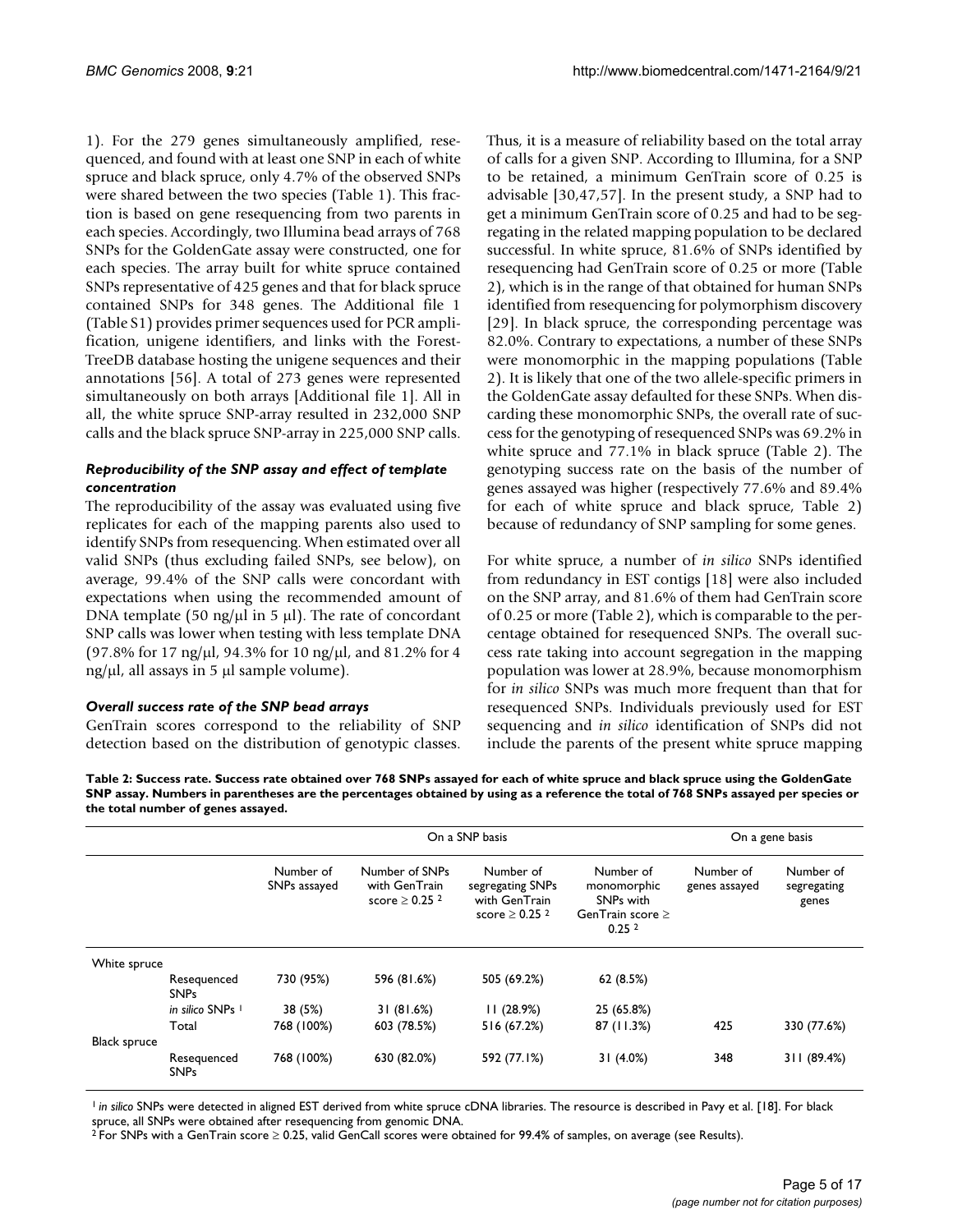population. Hence, it is likely that white spruce parents were homozygous for many of these *in silico* SNPs, which resulted in a much higher rate of monomorphism than for resequenced SNPs. Indeed, when scoring these *in silico* SNPs for individuals from natural populations, many of these SNPs exhibited the expected polymorphism and the overall success rate obtained was 60% (data not shown).

#### *Rate of missing data according to SNP GenTrain scores*

A missing data is generated when the GenCall score for a particular individual and SNP is below 0.25 [30]. GenCall is a measure of the reliability of an individual SNP call relative to the distribution of genotypic classes for that SNP. The call rate, which is 1 minus the rate of missing data, could be estimated for all SNPs with acceptable GenTrain scores. In agreement with data on human SNPs [30], our results indicated that SNPs with GenTrain scores of 0.25 or more were highly reliable with a low rate of missing data (Table 3). The average call rate per valid SNP with GenTrain score of 0.25 or more was 99.4% for white spruce and 99.6% for black spruce. For SNPs with Gen-Train scores higher than 0.4, the rate of missing data became infinitesimal and the average rate of missing data per successful SNP was very low, with an average of 0.61% for white spruce and 0.40% for black spruce (Table 3), thus less than 1%.

# *SNP success rate according to* **a priori** *SNP functionality score*

Before construction of the SNP bead array, a functionality score was calculated for each candidate SNP using the Illumina OligoDesigner software [29]. The functionality score relies much on the uniqueness and lack of repetitive elements in the surrounding sequence of each SNP [29]. The higher the score, the more likely the SNP will be functional at the genotyping stage under the GoldenGate assay. SNPs with a predicted functionality score above 0.60 had a much higher rate of success than those below 0.60 ( $\chi^2$  = 51.0 with the white spruce SNP data and  $\chi^2$  = 34.9 with the black spruce SNP data, d.f. = 1,  $P \le 0.01$ ) (Table 4). Thus, in spite of the incompleteness of the spruce genome sequence used to estimate the appropriateness of candidate SNPs for the GoldenGate assay, the functionality score was still a valuable predictor of the likelihood of success of the designed oligonucleotides. Indeed, most of the SNPs selected for arraying had functionality scores equal or higher than 0.60 (Table 4).

# *Individual and composite linkage maps for white spruce and black spruce*

Depending on the cross and parent analysed, between 518 and 586 genetic markers were available to estimate each individual linkage map (Table 5). Of these, between

| Species             | Class of GenTrain<br>scores | Number of SNPs<br>assayed | Number of<br>segregating SNPs | Number of<br>monomorphic<br><b>SNPs</b> | Average number of<br>missing data per<br>SNP scored | Average call rate<br>per SNP scored<br>$(\%)$ |
|---------------------|-----------------------------|---------------------------|-------------------------------|-----------------------------------------|-----------------------------------------------------|-----------------------------------------------|
| White spruce        |                             |                           |                               |                                         |                                                     |                                               |
|                     | < 0.25                      | 165                       | 0                             | 0                                       |                                                     |                                               |
|                     | $0.25 - 0.3$                | 0                         | 0                             | 0                                       |                                                     |                                               |
|                     | $0.3 - 0.4$                 | 3                         | 3                             | 0                                       | 11.0                                                | 96.2                                          |
|                     | $0.4 - 0.5$                 | 15                        | 10                            | 5                                       | 2.2                                                 | 99.2                                          |
|                     | $0.5 - 0.6$                 | 46                        | 33                            | 3                                       | 1.9                                                 | 99.3                                          |
|                     | $0.6 - 0.7$                 | 92                        | 81                            | $\mathbf{H}$                            | 1.4                                                 | 99.5                                          |
|                     | $0.7 - 0.8$                 | 323                       | 302                           | 21                                      | 1.6                                                 | 99.4                                          |
|                     | $0.8 - 0.9$                 | 118                       | 82                            | 36                                      | 2.4                                                 | 99.I                                          |
|                     | >0.90                       | 6                         | 5                             |                                         | 2.8                                                 | 100                                           |
|                     | Total                       | 768                       | 516                           | 87                                      | $\blacksquare$                                      | $\blacksquare$                                |
|                     | Weighted average            |                           |                               |                                         | 1.8                                                 | 99.4                                          |
| <b>Black spruce</b> |                             |                           |                               |                                         |                                                     |                                               |
|                     | < 0.25                      | 138                       | 0                             | 0                                       |                                                     |                                               |
|                     | $0.25 - 0.3$                | $\mathbf 0$               | 0                             | 0                                       |                                                     |                                               |
|                     | $0.3 - 0.4$                 | $\overline{10}$           | 10                            | 0                                       | 3.5                                                 | 98.8                                          |
|                     | $0.4 - 0.5$                 | 17                        | 16                            |                                         | 4.5                                                 | 98.4                                          |
|                     | $0.5 - 0.6$                 | 80                        | 74                            | 6                                       | 1.9                                                 | 99.3                                          |
|                     | $0.6 - 0.7$                 | 79                        | 72                            | 6                                       | 2.3                                                 | 99.3                                          |
|                     | $0.7 - 0.8$                 | 170                       | 163                           | 7                                       | 0.7                                                 | 99.8                                          |
|                     | $0.8 - 0.9$                 | 260                       | 244                           | 16                                      | 0.5                                                 | 99.8                                          |
|                     | >0.90                       | 4                         | 3                             |                                         | 2.0                                                 | 99.3                                          |
|                     | Total                       | 768                       | 592                           | 31                                      | $\blacksquare$                                      | $\overline{\phantom{a}}$                      |
|                     | Weighted average            |                           |                               |                                         | 1.1                                                 | 99.6                                          |

**Table 3: Missing data. Rate of missing data per valid segregating SNP according to classes of GenTrain scores for each of white spruce and black spruce.**

1 Average call rate is 100% minus average number of missing data in %.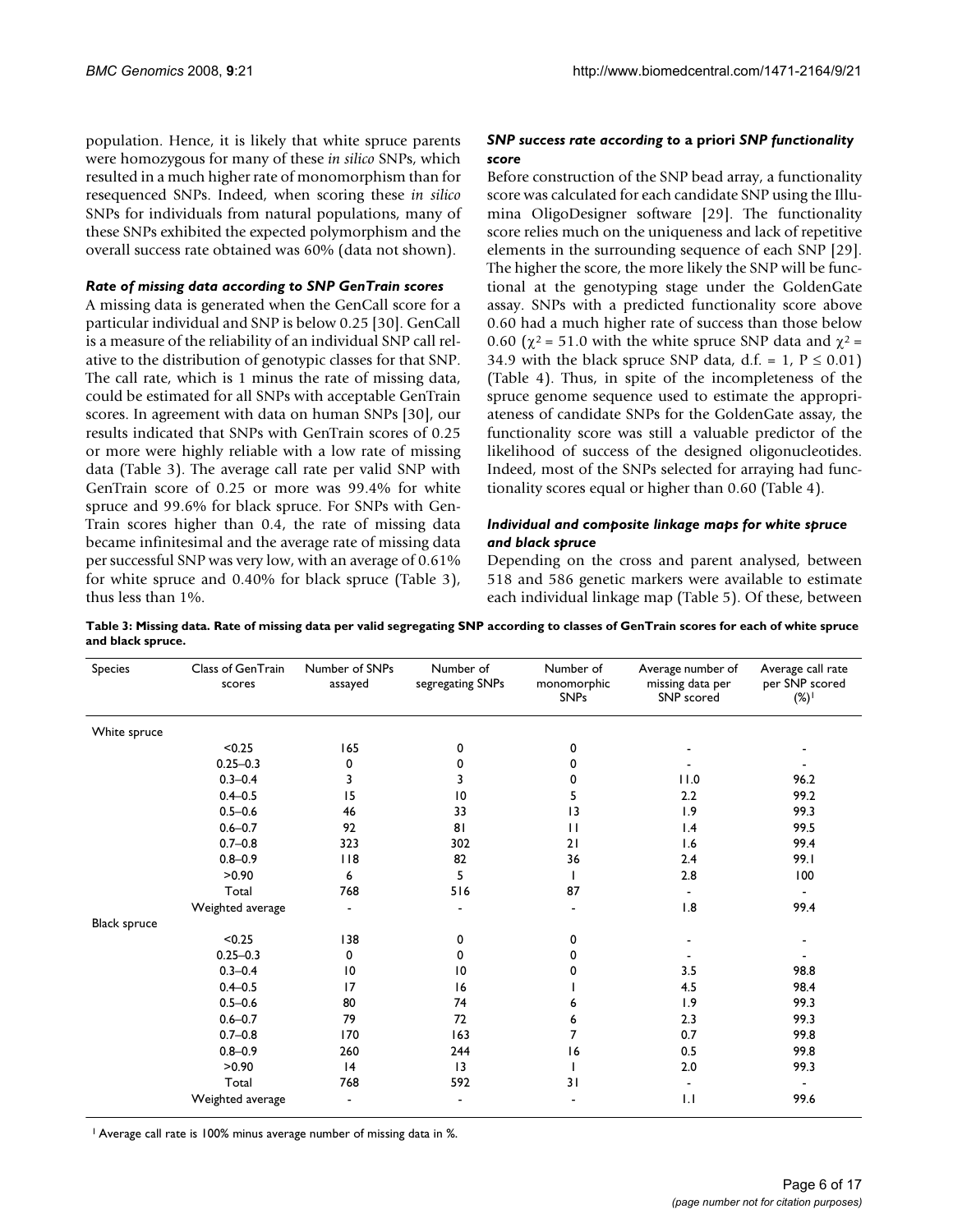| Species             | Class of<br>functionality<br>scores | Predicted<br>functionality <sup>1</sup> | Number of<br>SNPs on SNP<br>bead array | Number of valid<br>SNPs detected <sup>2</sup> | Overall success<br>rate $(\%)^2$ | Number of<br>monomorphic<br><b>SNPs</b> | Number of<br>failed SNPs     |
|---------------------|-------------------------------------|-----------------------------------------|----------------------------------------|-----------------------------------------------|----------------------------------|-----------------------------------------|------------------------------|
| White spruce        |                                     |                                         |                                        |                                               |                                  |                                         |                              |
|                     | $0.1 - 0.4$                         | low                                     | 18                                     | 8                                             | 44.4                             | $\overline{2}$                          | 8                            |
|                     | $0.4 - 0.6$                         | medium                                  | 71                                     | 27                                            | 38.0                             | 6                                       | 38                           |
|                     | $0.6 - 1.0$                         | high                                    | 679                                    | 481                                           | 70.8                             | 74                                      | 124                          |
|                     | Total                               | $\overline{\phantom{a}}$                | 768                                    | 516                                           | ٠                                | 82                                      | 170                          |
|                     | Weighted<br>average                 | $\blacksquare$                          | $\blacksquare$                         | $\qquad \qquad \blacksquare$                  | 67.2                             |                                         | $\qquad \qquad \blacksquare$ |
| <b>Black spruce</b> |                                     |                                         |                                        |                                               |                                  |                                         |                              |
|                     | $0.1 - 0.4$                         | low                                     | $\overline{4}$                         | 2                                             | 50.0                             | 0                                       | 2                            |
|                     | $0.4 - 0.6$                         | medium                                  | 70                                     | 37                                            | 52.9                             | 3                                       | 30                           |
|                     | $0.6 - 1.0$                         | high                                    | 694                                    | 553                                           | 79.7                             | 34                                      | 107                          |
|                     | Total                               | $\blacksquare$                          | 768                                    | 592                                           | $\blacksquare$                   | 37                                      | 139                          |
|                     | Weighted<br>averaged                | $\qquad \qquad \blacksquare$            | $\blacksquare$                         | ٠                                             | 77.I                             |                                         | ٠                            |

Table 4: Genotyping success rate. Genotyping success rate according to *a priori* Illumina functionality scores of SNPs for the **GoldenGate assay for each of white spruce and black spruce.**

1According to Illumina OligoDesigner software [29]

2Excluding failed and monomorphic SNPs.

86.3% and 91% could be mapped. They were distributed over 12 major linkage groups, except for parent 80109, for which one additional minor linkage group derived exclusively from AFLPs was obtained.

For each cross, male and female datasets were integrated into one composite linkage map representative of each species. For white spruce, 821 markers (461 AFLPs, 12 SSRs, 348 gene markers including 31 ESTPs and 317 SNPs) could be mapped over the 2,304.2 cM, including nine accessory marker loci (Table 5, Figures 1, 2, 3, 4). On this map, the average marker spacing was 2.8 cM. For black spruce, a total of 835 markers (469 AFLPs, 2 RAPDs, 36 SSRs, 328 gene markers including 30 ESTPs and 298 SNPs) could be mapped over the 1,849.8 cM, including 22 accessory marker loci (Table 5, Figures 1, 2, 3, 4). The average marker spacing was 2.2 cM.

### *Marker distribution*

To analyse the distribution of marker loci, G-tests for goodness-of-fit were used. For each composite linkage map, markers were homogeneously distributed across linkage groups (data not shown). Therefore, coefficients of dispersion could be estimated for each composite map see [42]. Whether we considered all markers or gene loci only (SNPs and ESTPs), the coefficients of dispersion calculated with a sliding window of 3 cM ranged between 0.9 and 1.1 for the white spruce composite map and between 1.1 and 1.3 for the black spruce composite map. Such values around 1.0 indicates the absence of significant marker islands and a random distribution of gene loci at the present mapping intensity.

#### *Interspecific comparisons*

The composite linkage maps of white spruce and black spruce shared 215 homologous anchor markers (9 SSRs, 13 ESTPs, and 193 SNPs). Over the 12 homoeologous linkage groups, 98.1% of homologous markers were in synteny (Figures 1, 2, 3, 4). One ESTP locus (*Ptxmyb413* = *90004/MYB4*) and three gene SNPs (*2309*, *3656*, and *6047*) were involved in synteny discrepancies. The differential positioning of the ESTP locus was already pointed out and validated by sequencing [41]. The examination of chromatograms obtained from sequencing haploid megagametophyte DNA around the two SNP markers *6047* and *3656* respectively positioned onto LGs II/VII and LGs XII/III of white spruce/black spruce revealed polymorphisms. Such evidence indicates that these two anchor markers differentially positioned in white spruce and black spruce correspond to two paralogous gene loci. Another discrepancy involved SNP *2309* positioned onto white spruce LG V and on black spruce LG VI. However, linkage mapping analyses independently conducted in a second white spruce mapping population (data not shown) led to localize this gene marker on LG VI in both species. Therefore, exceptions to synteny were rejected regarding the differential positioning of these three SNP gene loci between the two species. Along with synteny, macrocolinearity was also well conserved among homoeologous linkage groups between the two spruce taxa. On average, 82% of syntenic anchor markers were positioned in the same order (Figures 1, 2, 3, 4). Minor inversions involving closely spaced markers were observed within each homoeologous linkage group, involving a total of 1 SSR, 6 ESTPs and 31 SNPs. These inversions were also detected when comparing individual linkage maps within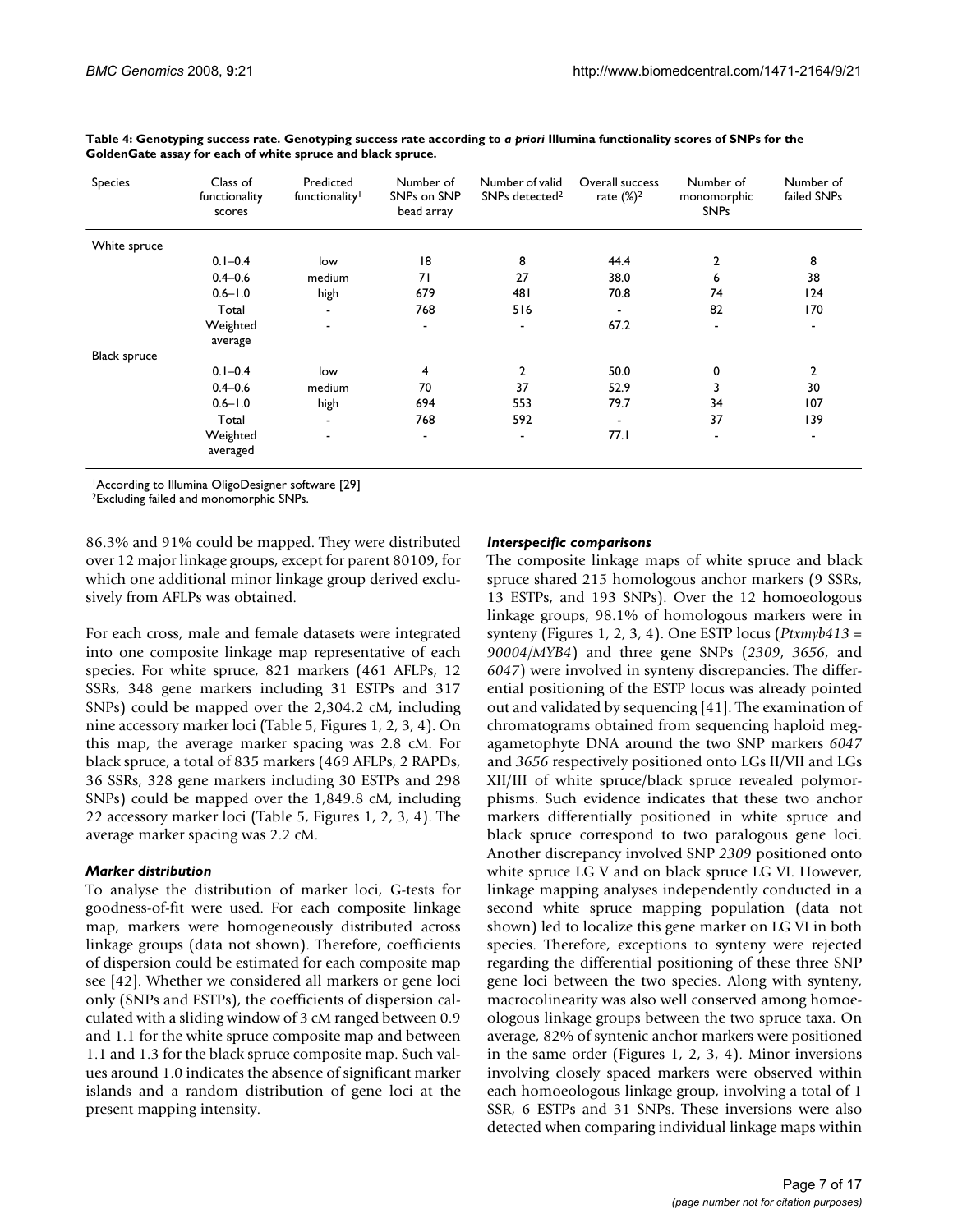| Mapping parameters                                                        | Cross/Parents for white spruce (Picea glauca) |                  |                 | Cross/Parents for black spruce (species complex<br>Picea mariana $\times$ P. rubens) |                |              |
|---------------------------------------------------------------------------|-----------------------------------------------|------------------|-----------------|--------------------------------------------------------------------------------------|----------------|--------------|
|                                                                           | Parents                                       |                  | Composite       | Parents                                                                              |                | Composite    |
|                                                                           | 980112                                        | $\bigcirc$ 80109 |                 | 91307-03<br>$\sqrt{283}$ ×<br>$\bigcirc$ <sup>425]</sup>                             | $\bigcirc$ 425 |              |
| Total number of available markers                                         | 525                                           | 597              | 1039            | 587                                                                                  | 563            | 1260         |
| Number of distorted markers <sup>b</sup>                                  | 7                                             | $\mathbf{H}$     | 17              | 12                                                                                   | 3              | 28           |
| Total number of markers without segregation<br>distortion                 | 518                                           | 586              | 1022            | 575                                                                                  | 560            | 1232         |
| Total number of assigned markers                                          | 509                                           | 581              | 957             | 534                                                                                  | 542            | 1064         |
| Number of AFLP loci                                                       | 256                                           | 299              | 581             | 247                                                                                  | 242            | 679          |
| Number of RAPD loci                                                       | 0                                             | 0                | 0               | $\overline{2}$                                                                       | $\mathbf{I}$   | 3            |
| Number of SSR loci                                                        | 9                                             | 10               | $\overline{13}$ | 27                                                                                   | 27             | 45           |
| Number of ESTP gene loci                                                  | 22                                            | 23               | 35              | 26                                                                                   | 30             | 34           |
| Number of SNP gene loci                                                   | 222                                           | 249              | 328             | 232                                                                                  | 242            | 303          |
| Number of positioned markers (%)                                          | 483 (91.0)                                    | 523 (90.0)       | 821 (85.8)      | 461 (86.3)                                                                           | 479 (88.4)     | 835 (78.5)   |
| Number of AFLP loci                                                       | 242                                           | 257              | 461             | 185                                                                                  | 188            | 469          |
| Number of RAPD loci                                                       | 0                                             | 0                | 0               | $\mathbf{2}$                                                                         | <b>I</b>       | $\mathbf{2}$ |
| Number of SSR loci                                                        | 8                                             | 9                | 12              | 25                                                                                   | 27             | 36           |
| Number of ESTP gene loci                                                  | 9                                             | 19               | 31              | 23                                                                                   | 27             | 30           |
| Number of SNP gene loci                                                   | 214                                           | 238              | 317             | 226                                                                                  | 236            | 298          |
| Number of positioned accessory markers                                    | 4                                             | 3                | 9               | 0                                                                                    | 6              | 22           |
| Number of major linkage groups (nb of sub-<br>groups) ( $n > 10$ markers) | 12(4c)                                        | 12(1c)           | 12              | 12(2c)                                                                               | 12(2c)         | 12           |
| Number of minor linkage groups $(3 \le n \le 10$<br>markers)              | 0                                             |                  | 0               | 0                                                                                    | 0              | 0            |
| Number of unlinked markers                                                | 9                                             | 5                | 65              | 41                                                                                   | 18             | 168          |
| Total observed map length G <sub>F</sub> , cM (Kosambi)                   | 2146.1                                        | 2283.6           | 2304.2          | 1833.5                                                                               | 1814.1         | 1849.8       |
| Average map density, cM (Kosambi)                                         | 4.4                                           | 4.4              | 2.8             | 4.0                                                                                  | 3.8            | 2.2          |
| Average size for major linkage groups, cM<br>(Kosambi)                    | 134.1                                         | 163.1            | 192.1           | 130.9                                                                                | 129.5          | 154.1        |
| Expected map length Ge, cM (Kosambi)                                      | 3204.5                                        | 3569.9           | $-d$            | 4009.4                                                                               | 3424.7         | $\mathsf{d}$ |
| Map coverage Ce (%)                                                       | 98.3                                          | 98.4             | $-d$            | 97.7                                                                                 | 98.I           | $\mathsf{d}$ |

#### **Table 5: Parameters of individual and composite linkage maps of white spruce and black spruce.**

aFor individual linkage maps, only markers segregating 1:1 or 1:1:1:1 were used.

bBonferroni correction: *P* ≤ 0.01/number of loci.

cNumber of linkage group composed of 2 sub-groups having more than 10 markers.

dCould not be calculated due to the merging of data.

species (data not shown), thus lending support to statistical artifacts related to joining individual linkage maps when constructing composite maps.

### **Discussion**

#### *Applicability of the GoldenGate SNP assay*

The Illumina GoldenGate SNP assay, together with the bead array technology, has been extensively used in studies of human polymorphisms [13]. Its use has also been extended to animal genetics, especially with regard to efforts undertaken by the Bovine HapMap consortium [58]. Because of its well-established reliability with human data and high level of multiplexing, there is a growing interest in using the GoldenGate SNP assay in plants when large numbers of SNPs need to be surveyed. Indeed, the flexibility of its design and the large number of SNPs screened per assay make the technology appropriate for genome scan applications or plant molecular breeding purposes. However, with the exception of reports from biotech companies, very few studies with detailed supportive evidence have been published on the ease of implementing the technology in plants and non model organisms with largely unsequenced genomes. We have considered this issue in spruce by examining the genotyping success rates obtained over a set of high quality SNPs derived from independent resequencing.

### *Call rate*

The call rate is the fraction of genotypes called over the possible SNP calls after having excluded unsuccessful assays [30]. In our data, the SNPs retained for genetic mapping analysis had call rates greater than 96%. Their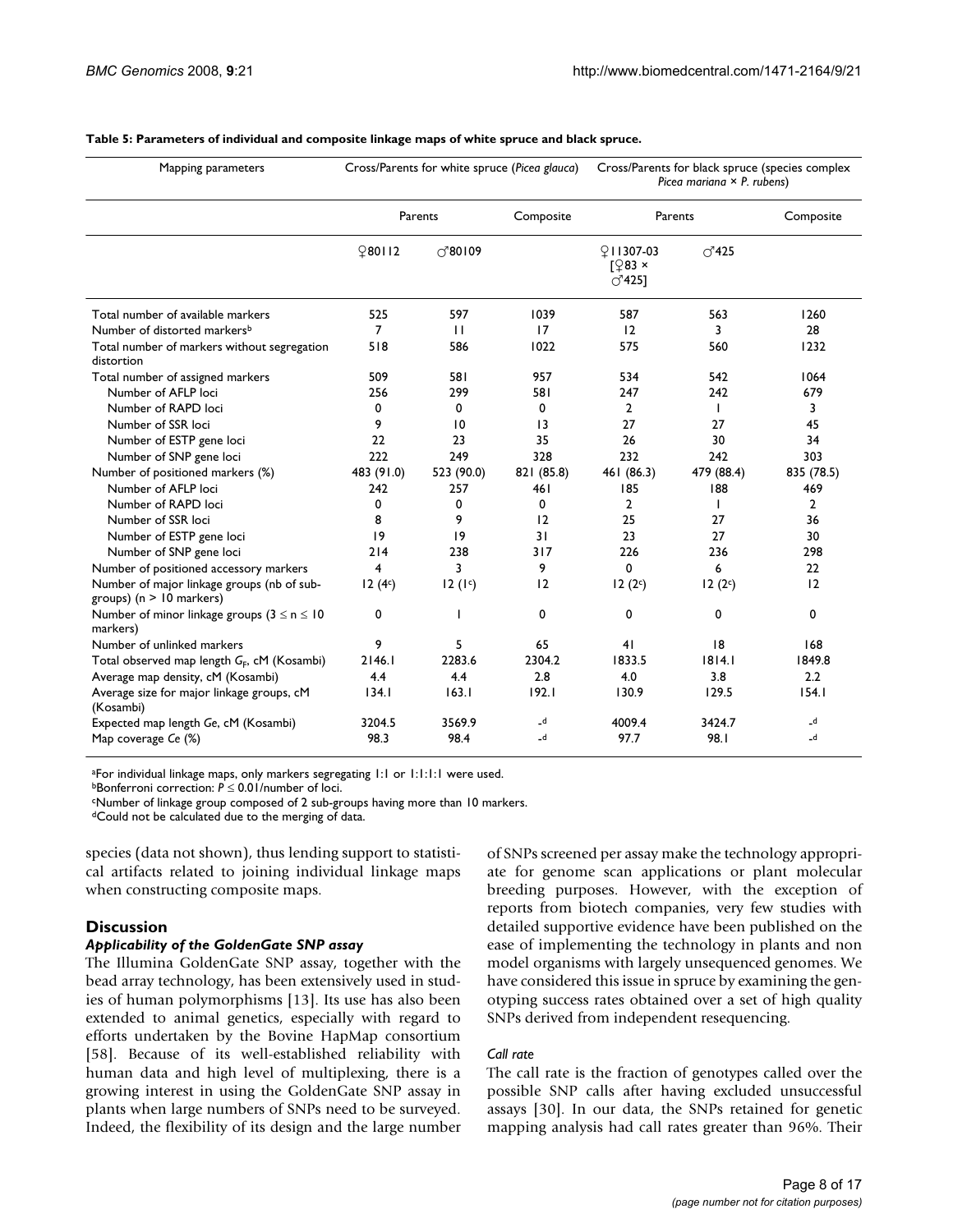

#### Comparison of homoeologous link complex **Figure 1***Picea mariana* × *P. rubens*) (on the age groups (LGs) of composite *right*) maps for white spruce (on the *left*) and black spruce (species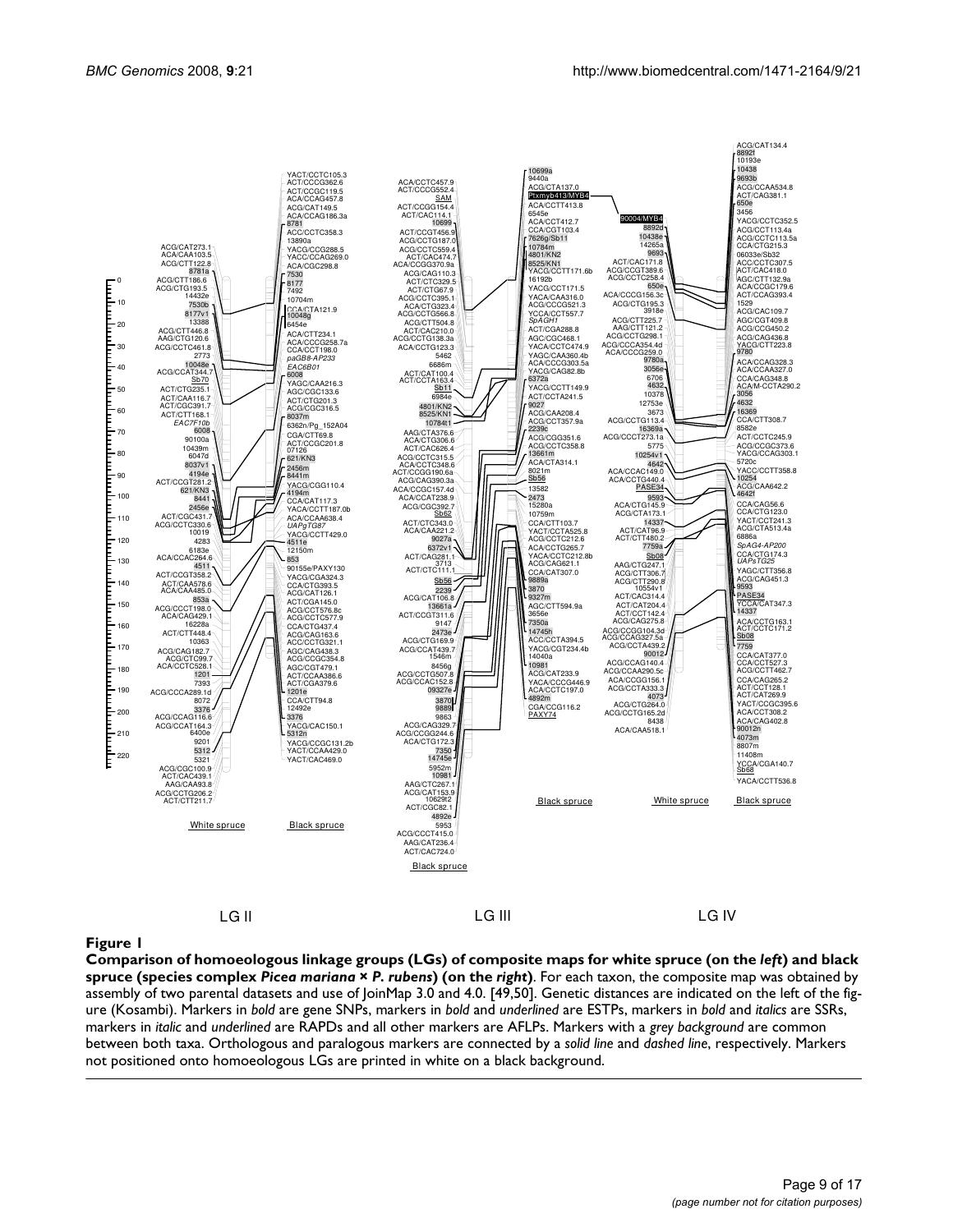

#### Comparison of homoeologous link complex **Figure 2***Picea mariana* × *P. rubens*) (on the age groups (LGs) of composite *right*) maps for white spruce (on the *left*) and black spruce (species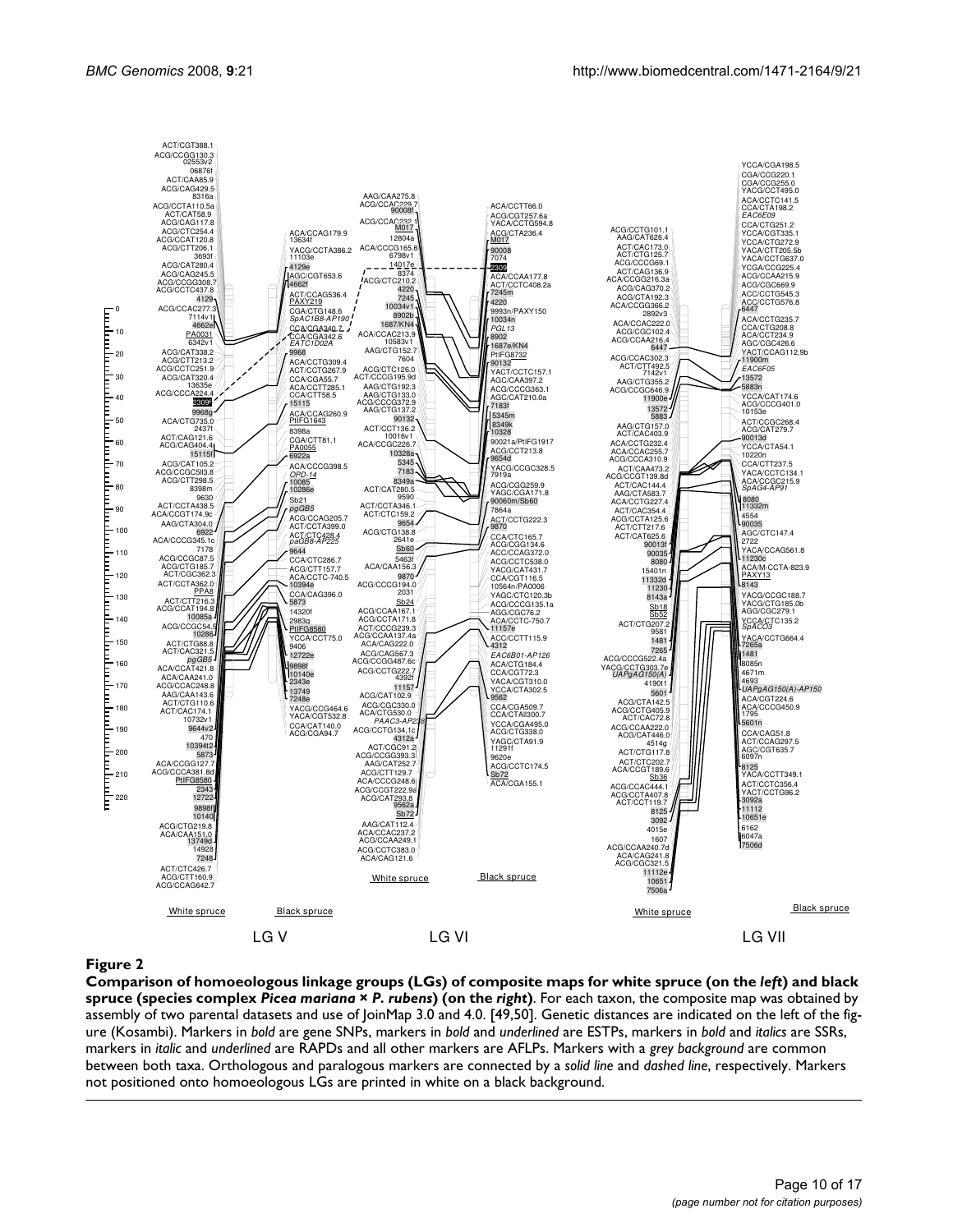

#### Comparison of homoeologous link complex **Figure 3***Picea mariana* × *P. rubens*) (on the age groups (LGs) of composite *right*) maps for white spruce (on the *left*) and black spruce (species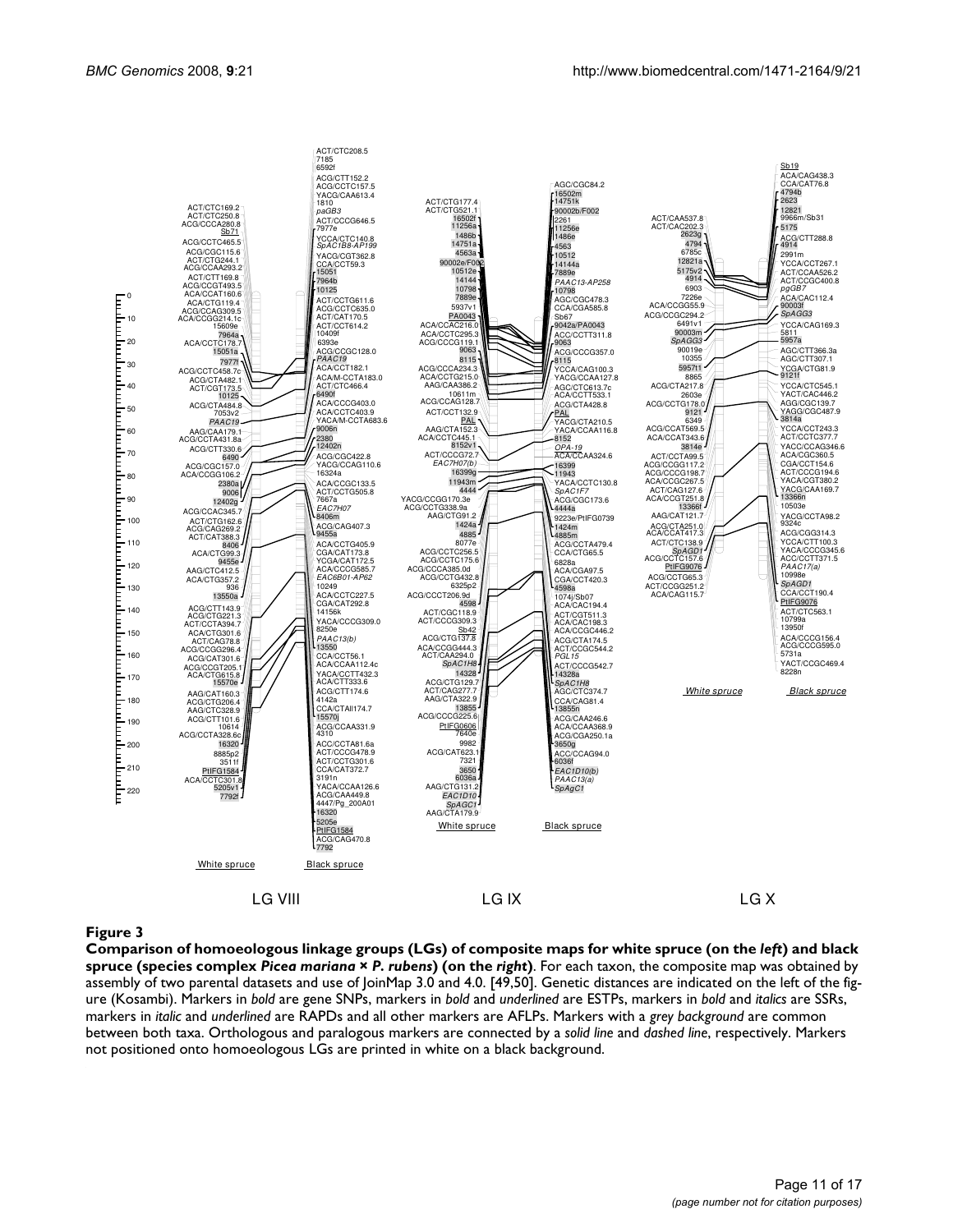

#### Comparison of homoeologous link complex **Figure 4***Picea mariana* × *P. rubens*) (on the age groups (LGs) of composite *right*) maps for white spruce (on the *left*) and black spruce (species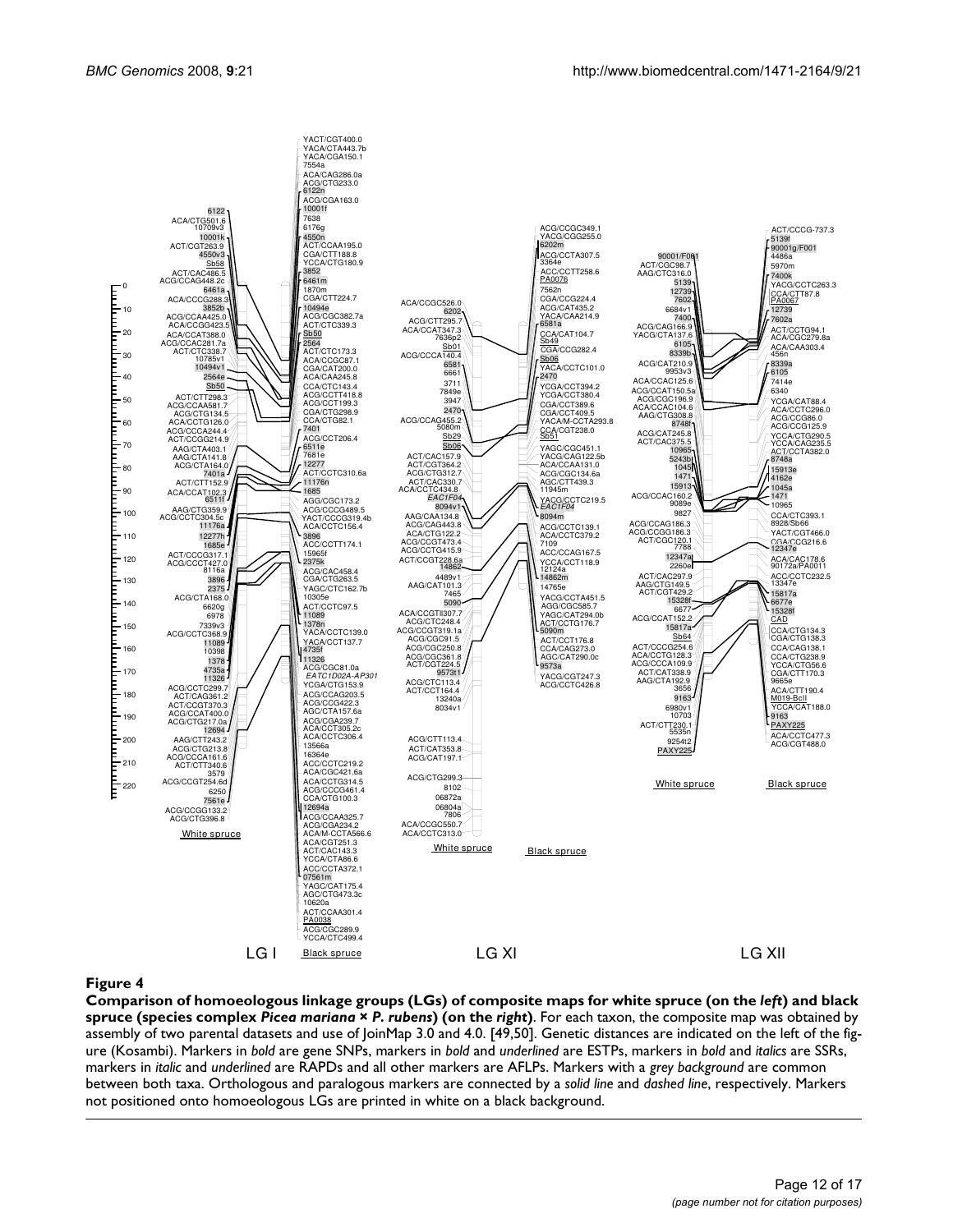average call rate was in excess of 99%. This value is comparable to call rates obtained with human SNPs using the GoldenGate assay, which are near 100% when following the same stringent criterion of minimum GenTrain score of 0.25 as that used in the present study for considering as valid the genotyping of a SNP [29,30,59,60].

#### *SNP conversion rate*

The rate of SNPs successfully genotyped using the Golden-Gate assay, or SNP conversion rate, is calculated by counting only valid SNPs displaying GenTrain score above a given cutoff. The GenTrain score of a SNP reflects the degree of separation between homozygote and heterozygote clusters and the ease of placement of individual calls within a cluster, which are key measures of signal-to-noise in the assay data [30]. As recommended by Illumina, we followed a conservative approach and filtered out SNPs with a GenTrain score below 0.25, which tend to show low call rate and hence, high rates of missing data [30]. Based on this criterion alone and not considering monomorphic SNPs, the SNP conversion rates were 81.6% and 82.0% of the resequenced SNPs for the white spruce and black spruce SNP arrays, respectively. These rates were down to 69.2% and 77.1%, respectively, when excluding monomorphic SNPs. High SNP conversion rates have been obtained in studies conducted in species with completely sequenced genomes such as for the human genome. Besides studies involving human SNPs, Gen-Train score cutoffs have been barely mentioned in the literature although they affect the SNP conversion rates and the average call rate. Thus, the following comparisons of our results with the published literature may not be orthogonal.

In a study encompassing 1,536 resequenced SNPs derived from the human genome, 93.3% of SNPs were called after removal of low frequency SNPs [61]. Two other sets each encompassing 768 HapMap SNPs were successfully assayed with 91.0% and 93.9% conversion rates [62]. The application of the GoldenGate SNP assay in non model species resulted in slightly lower SNP conversion rates than that obtained for human SNPs. The conversion rate was 91.3% over 1,524 resequenced SNPs in barley [32] and 88.9% over a panel of 450 bovine SNPs [63]. In *Boechera stricta*, a species from the Cruciferae family, a conversion rate of 96.8% was obtained over 96 resequenced SNPs by avoiding highly similar sequences such as for members of complex gene families [64]. For candidate genes that were members of large gene families, the authors searched for markers in flanking genes that were single copy in *Arabidopsis* [64]. Under these circumstances, the design of Illumina probes was efficient and specific. However, such an approach is limited to plant species close to *Arabidopsis*, which genome is completely sequenced.

Two main factors may explain the lower SNP conversion rate obtained with spruces as compared to other species analysed to date with the GoldenGate SNP assay. First, we have adopted the severe criterion of GenTrain scores < 0.25 to reject SNPs, while this factor remains unknown for most of the non human studies submentioned. In the present study, such a conservative criterion translated in SNPs with a high call rate, which was necessary for accurate gene mapping. Second, the complexity of conifer genomes e.g. [37] may obstruct the development of specific probes for the assay. Indeed, our SNP assays incorporated mostly sequences belonging to multigene families including many transcription factors [see Additional file 1]. With the present incomplete knowledge of conifer genomes, it was not possible to take into account gene family structures to improve the oligonucleotide design for the GoldenGate SNP assay. The level of duplication has not been quantified yet in conifer genomes contrary to angiosperm model species such as legumes or grasses. However, phylogenetic analysis of multigene families in conifers has revealed an organization different from that observed in angiosperms. Examples include the *adh* genes [65], *knox-I* [66] and *myb* [67] regulatory genes, with many gene duplications at least recent enough not to be shared with angiosperms. Paralogous SNPs generate a background signal giving rise to cluster compression and therefore, decreasing GenTrain scores and the SNP conversion rate, unless manual editing of the clusters is used to eliminate all SNPs that do no cluster well [29]. If the conifer genome is highly duplicated, as suspected, interpreting GoldenGate SNP data in the context of maximizing the conversion rate could be very challenging and imply much lower call rates per SNP recovered. Without an exhaustive knowledge of gene sequences within a gene family, there is no easy way to avoid such SNPs with potential lack of specificity of flanking sequences. This trend is even more likely, given that all SNPs tested herein were in gene sequences. Indeed, the probability for these SNPs to represent paralogous variation across family members is likely higher than that for SNPs located in non coding DNA.

For SNPs exhibiting monomorphism (about 8% of resequenced SNPs in white spruce and 4% in black spruce), it is likely that one of the two allele-specific primers in the GoldenGate assay defaulted for these SNPs, given that resequencing was performed to discover SNPs and that we are confident that they were not sequencing artifacts. These failures might be related to the same factors as above. Thus, considering the fragmentary knowledge we have of conifer genomes and the emphasis put on sampling SNPs from regulatory genes from large gene families, the overall success rate obtained was decent. The success rate was also repeatable between the two speciesspecific SNP-arrays that we have independently tested. As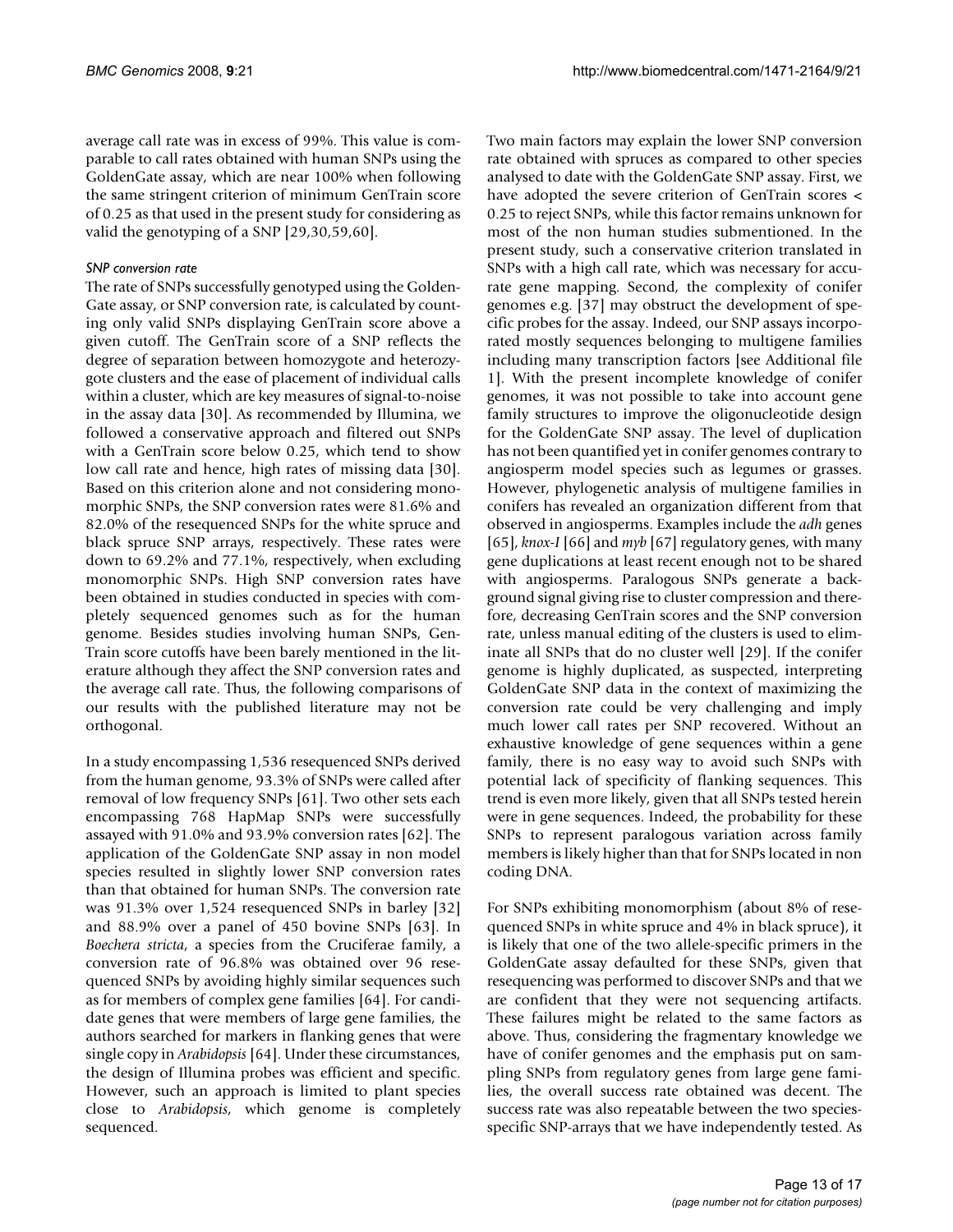the genome of conifers is becoming better known at the sequence level, due to several large-scale EST and BAC sequencing projects, the rates of genotyping success for new SNPs are expected to be even higher in the near future.

#### *Transcript linkage maps*

With around 10,000 to 40,000 Mb [39], spruce and conifer genomes are more than 100 times larger than that of *Arabidopsis* and three times larger than the human genome. For the largely unsequenced conifer genomes, sequencing their coding regions through EST sequencing and gene resequencing currently represents the most efficient approach to comparative and structural genomics using gene linkage maps [19]. The SNP genotyping assays developed in this study enabled to map hundreds of expressed genes in the conifer *Picea*, which represent a large increase over any previous gene mapping effort in gymnosperms e.g. [19,42,41,68-71].

A total of 12 major linkage groups were delineated in each species composite map, which is in agreement with cytogenetic studies indicating similar karyotypes and same numbers of chromosomes  $(2n = 2x = 24)$  for both white spruce and black spruce and most other Pinaceae [44]. Because of the agreement between number of linkage groups and number of chromosomes, the present maps could be considered as saturated [Liu 1998]. High genome coverage values also point to this observation. However, a direct pairing between linkage groups and chromosomes was not possible, as *Picea* and most conifer chromosomes are difficult to differentiate based on standard cytological techniques [44]. With the addition of several hundreds new gene markers, the observed total length of individual parental maps was increased by 15% to 25%, and the genome coverage values were increased by nearly 10% compared to previous maps mostly based on anonymous markers [41,42]. With more than 300 gene anchor markers positioned on each parental map, marker density was more than 50% higher and gene density was an order of magnitude higher than previously obtained [41,42]. As compared to AFLP and other types of dominant markers, these codominant SNP gene markers mapped at such high density will contribute towards improving QTL mapping precision and power [72].

More than 200 gene loci were shared between the two composite maps developed herein, most of which being derived from the new gene SNP developing effort. While previous efforts to increase the number of gene or SSR anchor markers relied on using several crosses per species e.g. [41,42,73,74], the ease of mapping large numbers of transcripts using SNPs relaxes the need to implicate more than one cross for increasing the number of mapped anchor markers. However, using an additional cross may be highly useful to validate orthology of gene loci between species when breaks of synteny are observed (see below).

#### *Interspecific comparisons*

Comparisons between the composite maps of white spruce and black spruce revealed high synteny and colinearity between their 12 homoeologous linkage groups, in spite of the divergence of their lineages more than 10 Myr ago [45]. While previous reports of genome comparisons between the two species reached similar conclusions about synteny and colinearity [41], the present observations are based on a more than four-fold increase in the number of mapped anchor loci in common between the two species.

Synteny between genomic regions can only be established if markers are true orthologs [41,42,75]. The breakdown in synteny previously noted between white spruce and black spruce for LG III and LG IV [41] was confirmed in the present study. In addition, three new cases of putative inter-chromosomal translocations between both species were observed, but turned out to be false positives, after checks for locus orthology using haploid megagametophyte DNA sequences or validating gene marker positions in a second cross of white spruce. Thus, these three gene SNPs corresponded to paralogous loci between white spruce and black spruce. Such false positives are likely to be frequent in conifer mapping studies, as previously observed [41].

While synteny was well conserved, exceptions to colinearity between the two genomes were observed. Small inversions between the two species composite maps involving a few closely spaced anchor loci were noted for all linkage groups, but no translocation within linkage groups was observed. Most likely, these inversions resulted from analytical artifacts since the same discrepancies were observed between individual linkage maps within species. Thus, it is safe to assume that these inversions resulted from the integration of both parental datasets for each species rather than from true chromosomal inversions. Such a trend has also been observed when integrating individual linkage maps in other species [5,6,42,73,76].

# **Conclusion**

The present report illustrates how new highly multiplexed SNP genotyping approaches can be used to accelerate the structural analyses of complex and largely unknown genomes. The present maps are the most advanced genetic maps for spruce with regard to gene density and will open up several opportunities. These maps are currently used for QTL and eQTL detection and their next more densified versions will help target specific regions of the genome for future BAC sequencing [19]. The present maps will also be used to explore in more detail the distribution of multi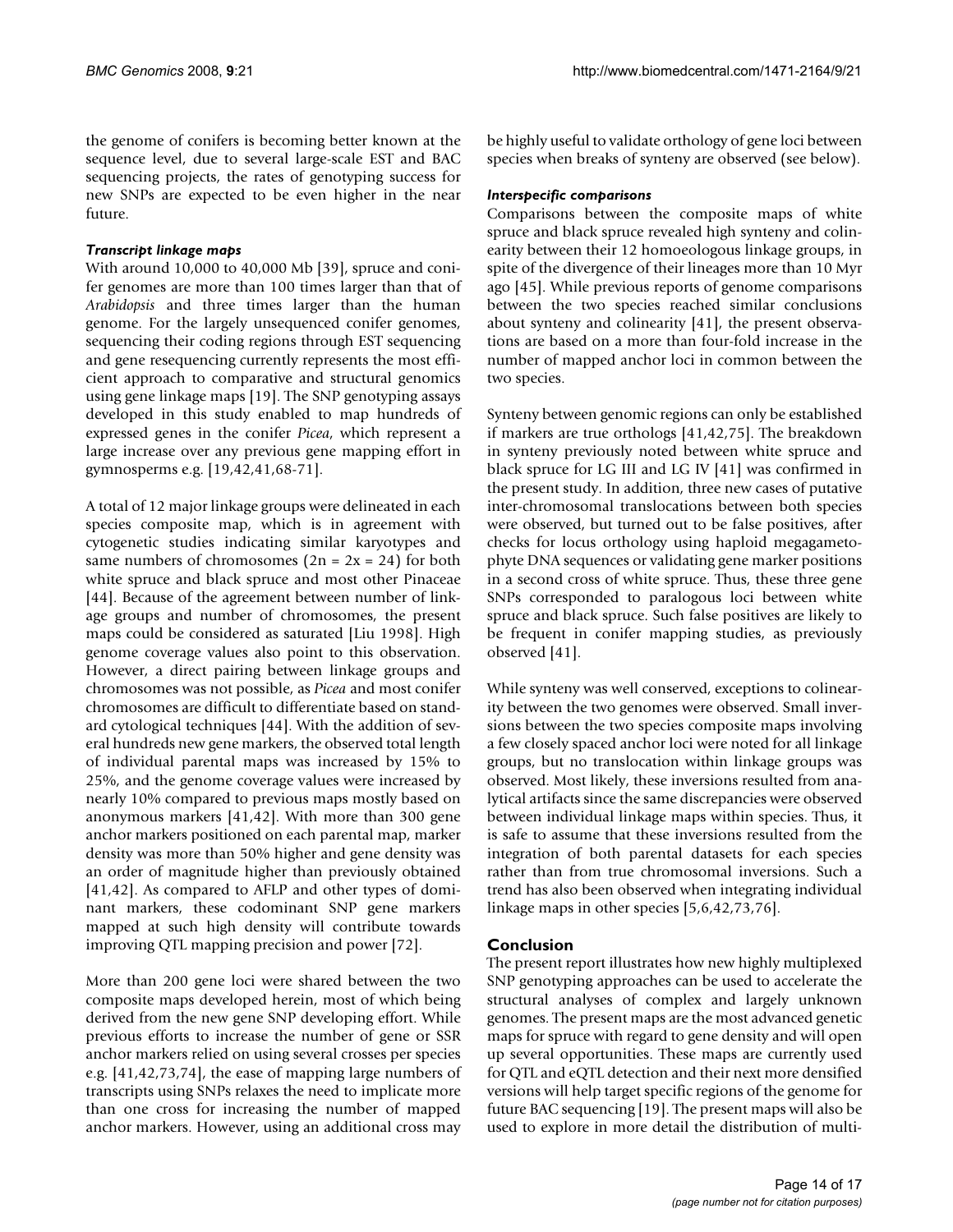gene families over linkage groups and hence, the organization of the spruce genome and its evolution. Such an approach, though at a small scale, has been previously used for the *knox I* multigene family, underlining a major chromosomal duplication in the spruce genome [66].

Maps with increasing gene densities are also required across the conifers to extend comparative genome studies and decipher the evolution of genome structure. Such comparisons have already been undertaken based on a limited number of anchor markers e.g. [19,41]. However, comparative genome studies in these species remain challenging since SNPs may have to be identified *de novo* in each species. This trend is best exemplified by the small number of gene SNPs shared between mapping populations belonging to different congeneric taxa: only 45 SNPs were shared between white spruce and black spruce mapping populations out of 2,000 candidate gene SNPs discovered in both species. Using more crosses per species could contribute towards increasing the number of shared SNPs between species, but it is unlikely to change the order of magnitude of this number. On a more optimistic note, the primer transfer rate between white spruce and black spruce was high, which might facilitate resequencing efforts towards gene SNP discovery in other spruce species. However, as species from different conifer genera are targeted, the primer transfer rate is expected to diminish [55,19].

Identifying sets of homologous transcripts in other Pinaceae has improved in the recent years through efficient mining of sequence databases e.g. [66,67] and because of large sets of EST sequences for several species [22-25,40]. Nevertheless, when changes in chromosomal structure are observed between species based on gene linkage maps, gene orthology must be verified. Distinguishing between orthology and paralogy can be precarious when the assessment is only based on homology scores, and without an adequate phylogenetic landscape for each gene family involved [77]. In such conditions, a sensitive analysis at the sequence level is warranted before declaring such structural changes [41,42]. Thus, comparative mapping studies between conifer species call for further developments of gene maps and gene sequence collections, but also for genomics and bioinformatics tools enabling to assess more efficiently orthology relationships.

### **Authors' contributions**

NP, JB: genotyping technology evaluation; BP, IG, NI: genetic mapping analyses; SBe, SBl, FG: resequencing, SNP discovery, design of the SNP arrays, and SNP data analyses; NP, ML, candidate gene identification; NP, BP, JB: manuscript preparation; JB, NI: project design, funding, and overall supervision. All authors have read and approved the final manuscript.

# **Additional material**

#### **Additional file 1**

*Data about the SNPs. This table provide references about the genes analysed: unigeneID in ForestTreeDB, annotations, marker names, gene names, links to annotation page in ForestTreeDB, primer sequences used to amplify sequences encompassing the unigenes.* Click here for file [\[http://www.biomedcentral.com/content/supplementary/1471-](http://www.biomedcentral.com/content/supplementary/1471-2164-9-21-S1.xls) 2164-9-21-S1.xls]

# **Acknowledgements**

We thank Alexandre Montpetit and his team at the Genome Québec Innovation Centre (Montréal, Québec) for assistance with the acquisition of SNP data on the Illumina platform. This work was funded by grants from Genome Canada, Genome Québec, and the Canadian Biotechnology Strategy through the Arborea project [78] lead by J. Mackay and J. Bousquet.

#### **References**

- Schmid KJ, Sorensen TR, Stracke R, Torjek O, Altmann T, Mitchell-Olds T, Weisshaar B: **Large-scale identification and analysis of genome-wide single-nucleotide polymorphisms for mapping in** *Arabidopsis thaliana***[.](http://www.ncbi.nlm.nih.gov/entrez/query.fcgi?cmd=Retrieve&db=PubMed&dopt=Abstract&list_uids=12799357)** *Genome Res* 2003, **13:**1250-1257.
- 2. Feltus FA, Wan J, Schulze SR, Estill JC, Jiang N, Paterson AH: **An SNP resource for rice genetics and breeding based on subspecies** *indica* **and** *japonica***[.](http://www.ncbi.nlm.nih.gov/entrez/query.fcgi?cmd=Retrieve&db=PubMed&dopt=Abstract&list_uids=15342564)** *Genome Res* 2004, **14:**1812-1819.
- 3. Falque M, Decousset L, Dervins D, Jacob AM, Joets J, Martinant JP, Raffoux X, Ribiere N, Ridel C, Samson D, Charcosset A, Murigneux A: **[Linkage mapping of 1454 new maize candidate gene loci.](http://www.ncbi.nlm.nih.gov/entrez/query.fcgi?cmd=Retrieve&db=PubMed&dopt=Abstract&list_uids=15937132)** *Genetics* 2005, **170:**1957-1966.
- 4. Moran JL, Bolton AD, Tran PV, Brown A, Dwyer ND, Manning DK, Bjork BC, Li C, Montgomery K, Siepka SM, Vitaterna MH, Takahashi JS, Wiltshire T, Kwiatkowski DJ, Kucherlapati R, Beier DR: **[Utiliza](http://www.ncbi.nlm.nih.gov/entrez/query.fcgi?cmd=Retrieve&db=PubMed&dopt=Abstract&list_uids=16461637)[tion of a whole genome SNP panel for efficient genetic map](http://www.ncbi.nlm.nih.gov/entrez/query.fcgi?cmd=Retrieve&db=PubMed&dopt=Abstract&list_uids=16461637)[ping in the mouse.](http://www.ncbi.nlm.nih.gov/entrez/query.fcgi?cmd=Retrieve&db=PubMed&dopt=Abstract&list_uids=16461637)** *Genome Res* 2006, **16:**436-440.
- 5. Stein N, Prasad M, Scholz U, Thiel T, Zhang H, Wolf M, Kota R, Varshney RK, Perovic D, Grosse I, Graner A: **[A 1,000-loci transcript](http://www.ncbi.nlm.nih.gov/entrez/query.fcgi?cmd=Retrieve&db=PubMed&dopt=Abstract&list_uids=17219208) [map of the barley genome: new anchoring points for integra](http://www.ncbi.nlm.nih.gov/entrez/query.fcgi?cmd=Retrieve&db=PubMed&dopt=Abstract&list_uids=17219208)[tive grass genomics.](http://www.ncbi.nlm.nih.gov/entrez/query.fcgi?cmd=Retrieve&db=PubMed&dopt=Abstract&list_uids=17219208)** *Theor Appl Genet* 2007, **114:**823-839.
- 6. Troggio M, Malacarne G, Coppola G, Segala C, Cartwright DA, Pindo M, Stefanini M, Mank R, Moroldo M, Morgante M, Grando MS, Velasco R: **A dense SNP-based genetic linkage map of grapevine (***Vitis vinifera* **[L.\) anchoring Pinot Noir BAC contigs.](http://www.ncbi.nlm.nih.gov/entrez/query.fcgi?cmd=Retrieve&db=PubMed&dopt=Abstract&list_uids=17603124)** *Genetics* 2007, **176:**2637-2650.
- 7. Lazarus R, Vercelli D, Palmer LJ, Klimecki WJ, Silverman EK, Richter B, Riva A, Ramoni M, Martinez FD, Weiss ST, Kwiatkowski DJ: **[Single](http://www.ncbi.nlm.nih.gov/entrez/query.fcgi?cmd=Retrieve&db=PubMed&dopt=Abstract&list_uids=12493003) nucleotide polymorphisms in innate immunity genes: abun[dant variation and potential role in complex human disease.](http://www.ncbi.nlm.nih.gov/entrez/query.fcgi?cmd=Retrieve&db=PubMed&dopt=Abstract&list_uids=12493003)** *Immunol Rev* 2002, **190:**9-25.
- 8. Rafalski A: **[Applications of single nucleotide polymorphisms in](http://www.ncbi.nlm.nih.gov/entrez/query.fcgi?cmd=Retrieve&db=PubMed&dopt=Abstract&list_uids=11856602) [crop genetics.](http://www.ncbi.nlm.nih.gov/entrez/query.fcgi?cmd=Retrieve&db=PubMed&dopt=Abstract&list_uids=11856602)** *Curr Opin Plant Biol* 2002, **5:**94-100.
- 9. Gibbs JR, Singleton A: **[Application of genome-wide single nucle](http://www.ncbi.nlm.nih.gov/entrez/query.fcgi?cmd=Retrieve&db=PubMed&dopt=Abstract&list_uids=17029559)[otide polymorphism typing: simple association and beyond.](http://www.ncbi.nlm.nih.gov/entrez/query.fcgi?cmd=Retrieve&db=PubMed&dopt=Abstract&list_uids=17029559)** *PLoS Genet* 2006, **2:**e150.
- 10. Kiyohara C, Yoshimasu K: **[Genetic polymorphisms in the nucle](http://www.ncbi.nlm.nih.gov/entrez/query.fcgi?cmd=Retrieve&db=PubMed&dopt=Abstract&list_uids=17299578)[otide excision repair pathway and lung cancer risk: a meta](http://www.ncbi.nlm.nih.gov/entrez/query.fcgi?cmd=Retrieve&db=PubMed&dopt=Abstract&list_uids=17299578)[analysis.](http://www.ncbi.nlm.nih.gov/entrez/query.fcgi?cmd=Retrieve&db=PubMed&dopt=Abstract&list_uids=17299578)** *Int J Med Sci* 2007, **4:**59-71.
- 11. Salisbury BA, Pungliya M, Choi JY, Jiang R, Sun XJ, Stephens JC: **[SNP](http://www.ncbi.nlm.nih.gov/entrez/query.fcgi?cmd=Retrieve&db=PubMed&dopt=Abstract&list_uids=12714183) [and haplotype variation in the human genome.](http://www.ncbi.nlm.nih.gov/entrez/query.fcgi?cmd=Retrieve&db=PubMed&dopt=Abstract&list_uids=12714183)** *Mutat Res* 2003, **526:**53-61.
- 12. McEvoy B, Beleza S, Shriver MD: **[The genetic architecture of nor](http://www.ncbi.nlm.nih.gov/entrez/query.fcgi?cmd=Retrieve&db=PubMed&dopt=Abstract&list_uids=16987881)[mal variation in human pigmentation: an evolutionary per](http://www.ncbi.nlm.nih.gov/entrez/query.fcgi?cmd=Retrieve&db=PubMed&dopt=Abstract&list_uids=16987881)[spective and model.](http://www.ncbi.nlm.nih.gov/entrez/query.fcgi?cmd=Retrieve&db=PubMed&dopt=Abstract&list_uids=16987881)** *Hum Mol Genet* 2006, **15:**R176-81.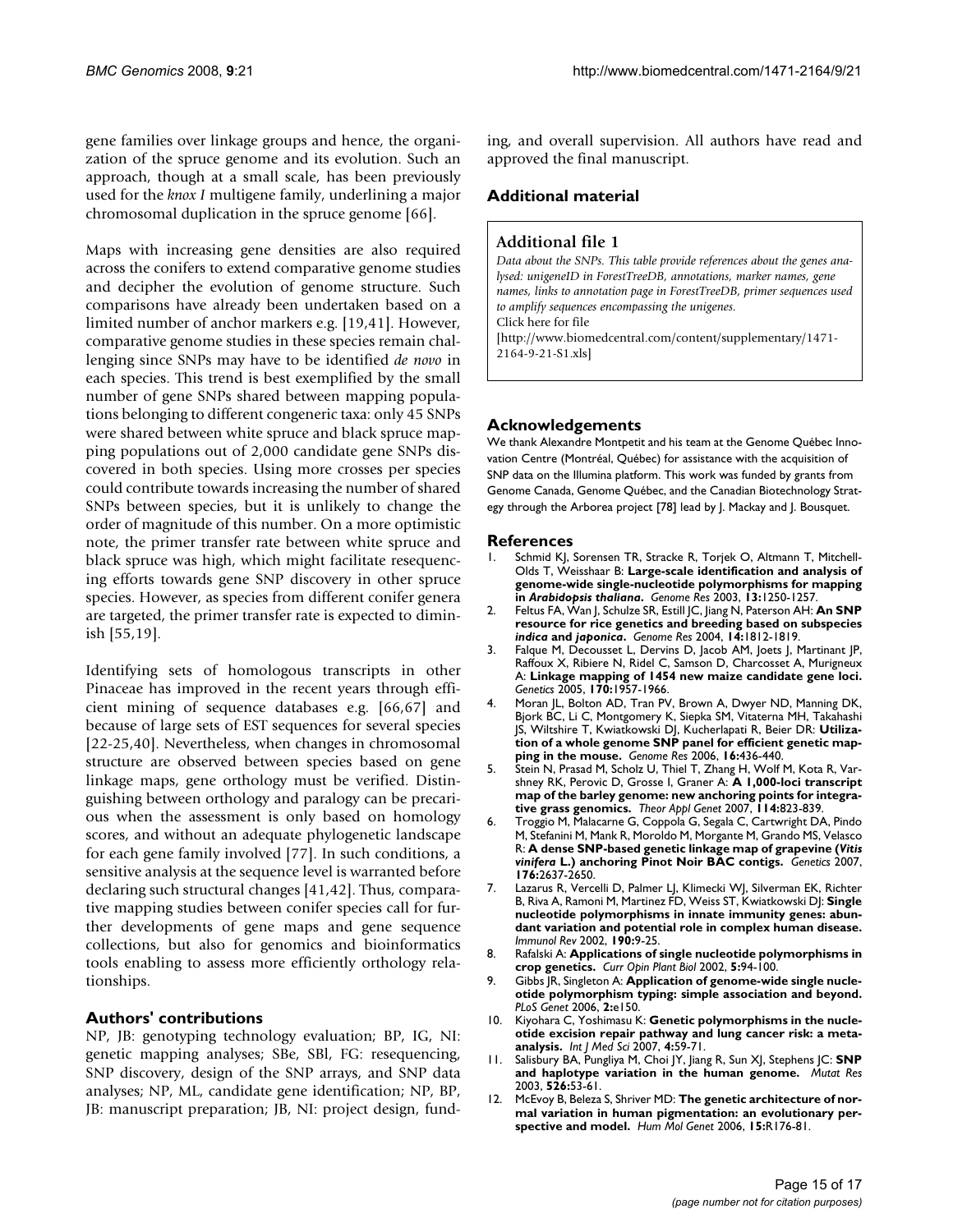- 13. Altschuler D, Brooks LD, Chakravarti A, Collins FS, Daly MJ, Donnelly P: **[International HapMap Consortium. A haplotype map](http://www.ncbi.nlm.nih.gov/entrez/query.fcgi?cmd=Retrieve&db=PubMed&dopt=Abstract&list_uids=16255080) [of the human genome.](http://www.ncbi.nlm.nih.gov/entrez/query.fcgi?cmd=Retrieve&db=PubMed&dopt=Abstract&list_uids=16255080)** *Nature* 2005, **437:**1299-1320.
- 14. Fung HC, Scholz S, Matarin M, Simon-Sanchez J, Hernandez D, Britton A, Gibbs JR, Langefeld C, Stiegert ML, Schymick J, Okun MS, Mandel RJ, Fernandez HH, Foote KD, Rodriguez RL, Peckham E, De Vrieze FW, Gwinn-Hardy K, Hardy JA, Singleton A: **[Genome-wide geno](http://www.ncbi.nlm.nih.gov/entrez/query.fcgi?cmd=Retrieve&db=PubMed&dopt=Abstract&list_uids=17052657)[typing in Parkinson's disease and neurologically normal con](http://www.ncbi.nlm.nih.gov/entrez/query.fcgi?cmd=Retrieve&db=PubMed&dopt=Abstract&list_uids=17052657)[trols: first stage analysis and public release of data.](http://www.ncbi.nlm.nih.gov/entrez/query.fcgi?cmd=Retrieve&db=PubMed&dopt=Abstract&list_uids=17052657)** *Lancet Neurol* 2006, **5:**911-916.
- 15. Zhu YL, Song QJ, Hyten DL, Van Tassell CP, Matukumalli LK, Grimm DR, Hyatt SM, Fickus EW, Young ND, Cregan PB: **[Single-nucle](http://www.ncbi.nlm.nih.gov/entrez/query.fcgi?cmd=Retrieve&db=PubMed&dopt=Abstract&list_uids=12663549)[otide polymorphisms in soybean.](http://www.ncbi.nlm.nih.gov/entrez/query.fcgi?cmd=Retrieve&db=PubMed&dopt=Abstract&list_uids=12663549)** *Genetics* 2003, **163:**1123-1134.
- 16. Cordeiro GM, Eliott F, McIntyre CL, Casu RE, Henry RJ: **[Character](http://www.ncbi.nlm.nih.gov/entrez/query.fcgi?cmd=Retrieve&db=PubMed&dopt=Abstract&list_uids=16791699)[isation of single nucleotide polymorphisms in sugarcane](http://www.ncbi.nlm.nih.gov/entrez/query.fcgi?cmd=Retrieve&db=PubMed&dopt=Abstract&list_uids=16791699) [ESTs.](http://www.ncbi.nlm.nih.gov/entrez/query.fcgi?cmd=Retrieve&db=PubMed&dopt=Abstract&list_uids=16791699)** *Theor Appl Genet* 2006, **113:**331-343.
- 17. Dantec LL, Chagne D, Pot D, Cantin O, Garnier-Gere P, Bedon F, Frigerio JM, Chaumeil P, Leger P, Garcia V, Laigret F, De Daruvar A, Plomion C: **[Automated SNP detection in expressed sequence](http://www.ncbi.nlm.nih.gov/entrez/query.fcgi?cmd=Retrieve&db=PubMed&dopt=Abstract&list_uids=15284499) [tags: statistical considerations and application to maritime](http://www.ncbi.nlm.nih.gov/entrez/query.fcgi?cmd=Retrieve&db=PubMed&dopt=Abstract&list_uids=15284499) [pine sequences.](http://www.ncbi.nlm.nih.gov/entrez/query.fcgi?cmd=Retrieve&db=PubMed&dopt=Abstract&list_uids=15284499)** *Plant Mol Biol* 2004, **54:**461-470.
- 18. Pavy N, Parsons LS, Paule C, Mackay J, Bousquet J: **[Automated SNP](http://www.ncbi.nlm.nih.gov/entrez/query.fcgi?cmd=Retrieve&db=PubMed&dopt=Abstract&list_uids=16824208) detection from a large collection of white spruce expressed [sequences: contributing factors and approaches for the cat](http://www.ncbi.nlm.nih.gov/entrez/query.fcgi?cmd=Retrieve&db=PubMed&dopt=Abstract&list_uids=16824208)[egorization of SNPs.](http://www.ncbi.nlm.nih.gov/entrez/query.fcgi?cmd=Retrieve&db=PubMed&dopt=Abstract&list_uids=16824208)** *BMC Genomics* 2006, **7:**174.
- 19. Bousquet J, Isabel N, Pelgas B, Cottrell J, Rungis D, Ritland K: **Chapter 3 Spruce. Genome Mapping and Molecular Breeding in Plants.** *Volume 7*. Edited by: Kole C. Forest Trees, Springer-Verlag, Berlin Heidelberg; 2007:93-114.
- 20. Pelgas B, Isabel N, Bousquet J: **Efficient screening for expressed sequence tag polymorphisms (ESTPs) by DNA pool sequencing and denaturing gradient gel electrophoresis (DGGE) in spruces.** *Mol Breed* 2004, **13:**263-279.
- 21. Rungis D, Hamberger B, Berube Y, Wilkin J, Bohlmann J, Ritland K: **Efficient genetic mapping of single nucleotide polymorphisms based upon DNA mismatch digestion.** *Mol Breed* 2005, **16:**261-270.
- 22. Kirst M, Johnson AF, Baucom C, Ulrich E, Hubbard K, Staggs R, Paule C, Retzel E, Whetten R, Sederoff R: **Apparent homology of expressed genes from wood-forming tissues of loblolly pine (***Pinus taeda* **L.) with** *Arabidopsis thaliana***[.](http://www.ncbi.nlm.nih.gov/entrez/query.fcgi?cmd=Retrieve&db=PubMed&dopt=Abstract&list_uids=12771380)** *Proc Natl Acad Sci USA* 2003, **100:**7383-7388.
- 23. Cairney J, Zheng L, Cowels A, Hsiao J, Zismann V, Liu J, Ouyang S, Thibaud-Nissen F, Hamilton J, Childs K, Pullman GS, Zhang Y, Oh CT, Buell R: **[Expressed Sequence Tags from loblolly pine embryos](http://www.ncbi.nlm.nih.gov/entrez/query.fcgi?cmd=Retrieve&db=PubMed&dopt=Abstract&list_uids=17001497) [reveal similarities with angiosperm embryogenesis.](http://www.ncbi.nlm.nih.gov/entrez/query.fcgi?cmd=Retrieve&db=PubMed&dopt=Abstract&list_uids=17001497)** *Plant Mol Biol* 2006, **62:**485-501.
- 24. Lorenz WW, Sun F, Liang C, Kolychev D, Wang H, Zhao X, Cordonnier-Pratt MM, Pratt LH, Dean JF: **Water stress-responsive genes in loblolly pine (***Pinus taeda***[\) roots identified by analyses of](http://www.ncbi.nlm.nih.gov/entrez/query.fcgi?cmd=Retrieve&db=PubMed&dopt=Abstract&list_uids=16203709) [expressed sequence tag libraries.](http://www.ncbi.nlm.nih.gov/entrez/query.fcgi?cmd=Retrieve&db=PubMed&dopt=Abstract&list_uids=16203709)** *Tree Physiol* 2006, **26:**1-16.
- 25. Liang C, Wang G, Liu L, Ji G, Fang L, Liu Y, Carter K, Webb JS, Dean JF: **[ConiferEST: an integrated bioinformatics system for data](http://www.ncbi.nlm.nih.gov/entrez/query.fcgi?cmd=Retrieve&db=PubMed&dopt=Abstract&list_uids=17535431) [reprocessing and mining of conifer expressed sequence tags](http://www.ncbi.nlm.nih.gov/entrez/query.fcgi?cmd=Retrieve&db=PubMed&dopt=Abstract&list_uids=17535431) [\(ESTs\).](http://www.ncbi.nlm.nih.gov/entrez/query.fcgi?cmd=Retrieve&db=PubMed&dopt=Abstract&list_uids=17535431)** *BMC Genomics* 2007, **8:**134.
- 26. Syvänen AC: **[Toward genome-wide SNP genotyping.](http://www.ncbi.nlm.nih.gov/entrez/query.fcgi?cmd=Retrieve&db=PubMed&dopt=Abstract&list_uids=15920530)** *Nat Genet* 2005, **37(Suppl):**S5-10.
- 27. Kwok PY: **Methods for genotyping single nucleotide polymorphisms.** *Ann Rev Hum Genet* 2001, **2:**235-258.
- 28. Steemers FJ, Chang W, Lee G, Barker DL, Shen R, Gunderson KL: **[Whole-genome genotyping with the single-base extension](http://www.ncbi.nlm.nih.gov/entrez/query.fcgi?cmd=Retrieve&db=PubMed&dopt=Abstract&list_uids=16369550) [assay.](http://www.ncbi.nlm.nih.gov/entrez/query.fcgi?cmd=Retrieve&db=PubMed&dopt=Abstract&list_uids=16369550)** *Nat Methods* 2006, **3:**31-33.
- 29. Shen R, Fan JB, Campbell D, Chang W, Chen J, Doucet D, Yeakley J, Bibikova M, Wickham Garcia E, McBride C, Steemers F, Garcia F, Kermani BG, Gunderson K, Oliphant A: **[High-throughput SNP](http://www.ncbi.nlm.nih.gov/entrez/query.fcgi?cmd=Retrieve&db=PubMed&dopt=Abstract&list_uids=15829238) [genotyping on universal bead arrays.](http://www.ncbi.nlm.nih.gov/entrez/query.fcgi?cmd=Retrieve&db=PubMed&dopt=Abstract&list_uids=15829238)** *Mutat Res* 2005, **573:**70-82.
- 30. Fan JB, Oliphant A, Shen R, Kermani BG, Garcia F, Gunderson KL, Hansen M, Steemers F, Butler SL, Deloukas P, Galver L, Hunt S, McBride C, Bibikova M, Rubano T, Chen J, Wickham E, Doucet D, Chang W, Campbell D, Zhang B, Kruglyak S, Bentley D, Haas J, Rigault P, Zhou L, Stuelpnagel J, Chee MS: **[Highly parallel SNP genotyp](http://www.ncbi.nlm.nih.gov/entrez/query.fcgi?cmd=Retrieve&db=PubMed&dopt=Abstract&list_uids=15338605)[ing.](http://www.ncbi.nlm.nih.gov/entrez/query.fcgi?cmd=Retrieve&db=PubMed&dopt=Abstract&list_uids=15338605)** *Cold Spring Harb Symp Quant Biol* 2003, **68:**69-78.
- 31. Gunderson KL, Kuhn KM, Steemers FJ, Ng P, Murray SS, Shen R: **[Whole-genome genotyping of haplotype tag single nucle](http://www.ncbi.nlm.nih.gov/entrez/query.fcgi?cmd=Retrieve&db=PubMed&dopt=Abstract&list_uids=16768648)[otide polymorphisms.](http://www.ncbi.nlm.nih.gov/entrez/query.fcgi?cmd=Retrieve&db=PubMed&dopt=Abstract&list_uids=16768648)** *Pharmacogenomics* 2006, **7:**641-648.
- 32. Rostoks N, Ramsay L, MacKenzie K, Cardle L, Bhat PR, Roose ML, Svensson JT, Stein N, Varshney RK, Marshall DF, Graner A, Close TJ, Waugh R: **[Recent history of artificial outcrossing facilitates](http://www.ncbi.nlm.nih.gov/entrez/query.fcgi?cmd=Retrieve&db=PubMed&dopt=Abstract&list_uids=17085595) [whole-genome association mapping in elite inbred crop vari](http://www.ncbi.nlm.nih.gov/entrez/query.fcgi?cmd=Retrieve&db=PubMed&dopt=Abstract&list_uids=17085595)[eties.](http://www.ncbi.nlm.nih.gov/entrez/query.fcgi?cmd=Retrieve&db=PubMed&dopt=Abstract&list_uids=17085595)** *Proc Natl Acad Sci USA* 2006, **103:**18656-18661.
- 33. Hayes P, Szucs P: **[Disequilibrium and association in barley:](http://www.ncbi.nlm.nih.gov/entrez/query.fcgi?cmd=Retrieve&db=PubMed&dopt=Abstract&list_uids=17130443) [Thinking outside the glass.](http://www.ncbi.nlm.nih.gov/entrez/query.fcgi?cmd=Retrieve&db=PubMed&dopt=Abstract&list_uids=17130443)** *Proc Natl Acad Sci USA* 2006, **103:**18385-18386.
- 34. Choi IY, Hyten DL, Matukumalli LK, Song Q, Chaky JM, Quigley CV, Chase K, Lark KG, Reiter RS, Yoon MS, Hwang EY, Yi SI, Young ND, Shoemaker RC, van Tassell CP, Specht JE, Cregan PB: **[A soybean](http://www.ncbi.nlm.nih.gov/entrez/query.fcgi?cmd=Retrieve&db=PubMed&dopt=Abstract&list_uids=17339218) [transcript map: gene distribution, haplotype and SNP analy](http://www.ncbi.nlm.nih.gov/entrez/query.fcgi?cmd=Retrieve&db=PubMed&dopt=Abstract&list_uids=17339218)[sis.](http://www.ncbi.nlm.nih.gov/entrez/query.fcgi?cmd=Retrieve&db=PubMed&dopt=Abstract&list_uids=17339218)** *Genetics* 2007, **176:**685-696.
- 35. **Wheat SNP database** [[http://wheat.pw.usda.gov/SNP/new/](http://wheat.pw.usda.gov/SNP/new/index.shtml) [index.shtml](http://wheat.pw.usda.gov/SNP/new/index.shtml)]
- 36. **Poplar Biofuels Genome Project** [[http://dendrome.ucdavis.edu/](http://dendrome.ucdavis.edu/pbgp/about.html) [pbgp/about.html\]](http://dendrome.ucdavis.edu/pbgp/about.html)
- 37. Ahuja MR: **Recent advances in molecular genetics of forest trees.** *Euphytica* 2001, **121:**173-195.
- 38. Kamm A, Doudrick RL, Heslop-Harrison JS, Schmidt T: **The genomic and physical organization of Ty1-copia-like sequences as a component of large genomes in** *Pinus elliottii* **var.** *elliotti* **[and other gymnosperms.](http://www.ncbi.nlm.nih.gov/entrez/query.fcgi?cmd=Retrieve&db=PubMed&dopt=Abstract&list_uids=8610105)** *Proc Natl Acad Sci USA* 1996, **93:**2708-2713.
- 39. Murray BG: **Nuclear DNA amounts in gymnosperms.** *Ann Bot* 1998, **82:**3-15.
- 40. Pavy N, Paule C, Parsons L, Crow JA, Morency MJ, Cooke J, Johnson JE, Noumen E, Guillet-Claude C, ButterWeld Y, Barber S, Yang G, Liu J, Stott J, Kirkpatrick R, Siddiqui A, Holt R, Marra M, Seguin A, Retzel E, Bousquet J, MacKay J: **[Generation, annotation, analysis and](http://www.ncbi.nlm.nih.gov/entrez/query.fcgi?cmd=Retrieve&db=PubMed&dopt=Abstract&list_uids=16236172) [database integration of 16,500 white spruce EST clusters.](http://www.ncbi.nlm.nih.gov/entrez/query.fcgi?cmd=Retrieve&db=PubMed&dopt=Abstract&list_uids=16236172)** *BMC Genomics* 2005, **6:**144.
- 41. Pelgas B, Beauseigle S, Acheré V, Jeandroz S, Bousquet J, Isabel N: **Comparative genome mapping among** *Picea glauca***,** *P. mariana* **×** *P. rubens* **[and correspondence with other Pinaceae.](http://www.ncbi.nlm.nih.gov/entrez/query.fcgi?cmd=Retrieve&db=PubMed&dopt=Abstract&list_uids=17061103)** *Theor Appl Genet* 2006, **113:**1371-1393.
- Pelgas B, Bousquet J, Beauseigle S, Isabel N: **A composite linkage map from two crosses for the species complex** *Picea mariana* **[Mill.] B.S.P.** *P. rubens* **[\(Sarg.\) and analysis of synteny with](http://www.ncbi.nlm.nih.gov/entrez/query.fcgi?cmd=Retrieve&db=PubMed&dopt=Abstract&list_uids=16215729) [other Pinaceae.](http://www.ncbi.nlm.nih.gov/entrez/query.fcgi?cmd=Retrieve&db=PubMed&dopt=Abstract&list_uids=16215729)** *Theor Appl Genet* 2005, **111:**1466-1488.
- 43. Fuchs J, Brandes A, Schubert I: **Telomere sequence localization and karyotype evolution in higher plants.** *P1 Syst Evol* 1995, **196:**227-241.
- 44. Nkongolo KK: **Chromosome analysis and DNA homology in three** *Picea species***,** *P. mariana***,** *P. rubens***, and** *P. glauca* **(***Pinaceae***).** *P1 Syst Evol* 1996, **203:**27-40.
- 45. Bouillé M, Bousquet J: **Trans-species shared polymorphisms at orthologous nuclear gene loci among distant species in the conifer** *Picea* **(Pinaceae): Implications for the long-term maintenance of genetic diversity in trees.** *Am J Bot* 2005, **92:**63-73.
- 46. Rozen S, Skaletsky HJ: **Primer3 on the WWW for general users and for biologist programmers.** In *Bioinformatics Methods and Protocols: Methods in Molecular Biology* Edited by: Krawetz S, Misener S. Humana Press, Totowa, NJ; 2000:365-386.
- 47. **Illumina Inc** [\[http://www.illumina.com](http://www.illumina.com)]
- 48. Grattapaglia D, Sederoff R: **Genetic linkage maps of** *Eucalyptus grandis* **and** *Eucalyptus urophylla* **[using a pseudo-testcross:](http://www.ncbi.nlm.nih.gov/entrez/query.fcgi?cmd=Retrieve&db=PubMed&dopt=Abstract&list_uids=7982566)** [mapping strategy and RAPD markers.](http://www.ncbi.nlm.nih.gov/entrez/query.fcgi?cmd=Retrieve&db=PubMed&dopt=Abstract&list_uids=7982566) **137:**1121-1137.
- 49. Stam P: **Construction of integrated genetic linkage maps by means of a new computer package: JOINMAP.** *Plant J* 1993, **3:**739-744.
- Van Ooijen JW, Voorrips RE: Joinmap 3.0, Software for the cal**culation of genetic linkage maps.** 2001 [\[http://www.joinmap.nl\]](http://www.joinmap.nl). Plant Research International, Wageningen
- 51. Van Ooijen JW: **Joinmap® 4, software for the calculation of genetic maps in experimental populations.** Kyazma B.V., Wageningen, Netherlands; 2006.
- 52. Kosambi D: **The estimation of map distances from recombination values.** *Ann Eugen* 1944, **12:**172-175.
- 53. Hulbert S, Ilott T, Legg EJ, Lincoln S, Lander E, Michelmore R: **Genetic analysis of the fungus Bremia lactucae, using restric-<br>
<b>tion** fragment length polymorphism. Genetics 1988. [tion fragment length polymorphism.](http://www.ncbi.nlm.nih.gov/entrez/query.fcgi?cmd=Retrieve&db=PubMed&dopt=Abstract&list_uids=2906309) **120:**947-958.